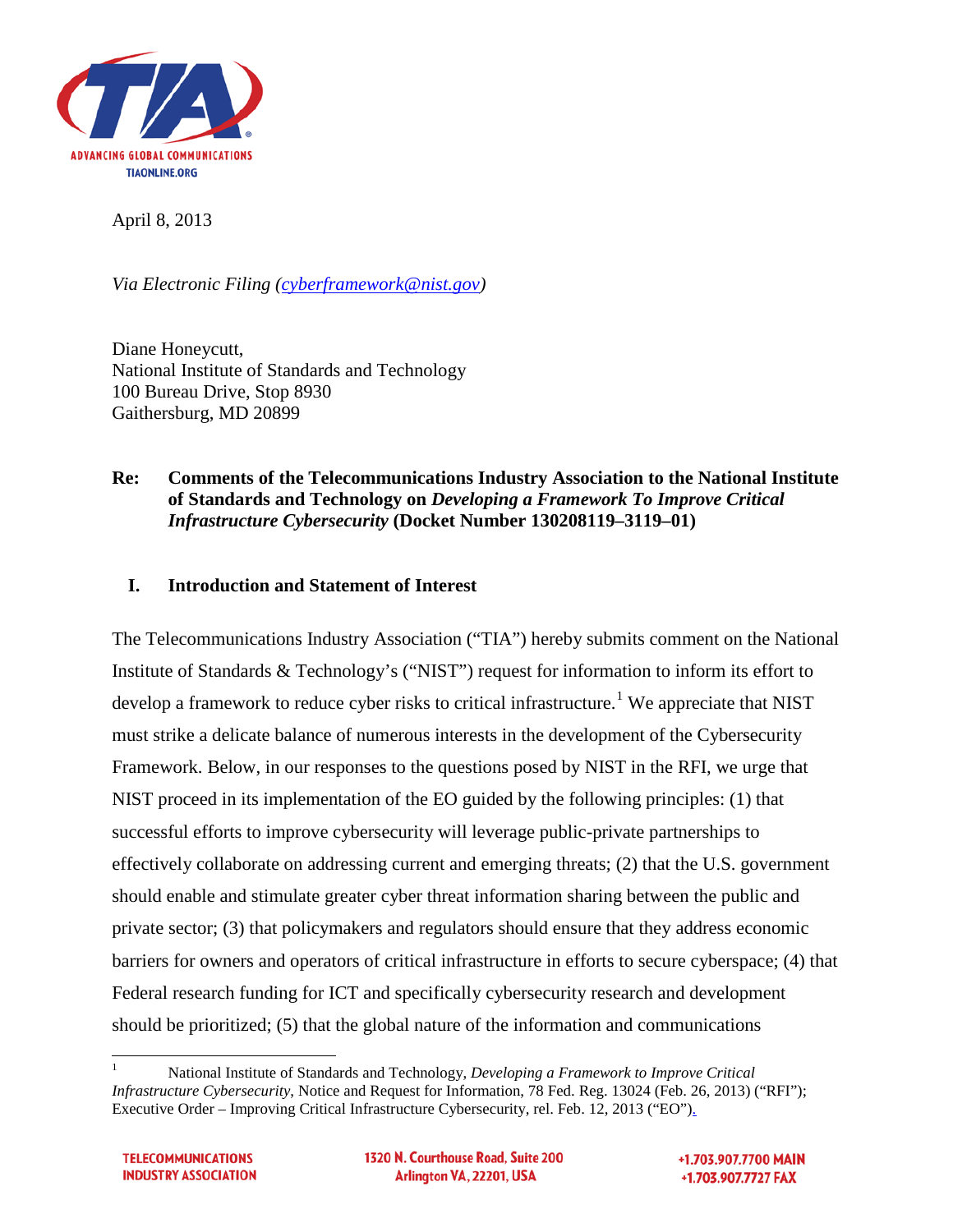technology ("ICT") industry necessarily requires a global approach to address cybersecurity concerns; and (6) that a global supply chain can only be secured through an industry-driven adoption of best practices and global standards.

TIA represents approximately 500 ICT manufacturer, vendor, and supplier companies and organizations in standards, government affairs, and market intelligence. Numerous TIA members are companies producing ICT products and systems, creating information security-related technologies, and providing ICT services information systems, or components of information systems. These products and services innovatively serve many of the sectors directly impacted by the EO and the related Presidential Policy Directive.<sup>[2](#page-1-0)</sup> Representing our membership's commitments in this area, we hold membership and are actively engaged in key public-private efforts that contribute to secure information systems, including the Communications Sector Coordinating Council  $(CSCC)^3$  $(CSCC)^3$  and the Federal Communications Commission's ("FCC") Communications Security, Reliability and Interoperability Council ("CSRIC").<sup>[4](#page-1-2)</sup> TIA also actively convenes its members to address issues related to the EO and PPD-21 in its Cybersecurity Working Group, and has recently released cybersecurity policy recommendations for critical infrastructure and the global supply chain that have shaped our views below, and that we urge NIST to review.<sup>[5](#page-1-3)</sup>

<span id="page-1-0"></span><sup>&</sup>lt;sup>2</sup> Presidential Policy Directive/PPD-21, Critical Infrastructure Security and Resilience, rel. Feb. 12, 2013 ("PPD  $21$ ").

<span id="page-1-1"></span><sup>3</sup> *See* [http://www.commscc.org/.](http://www.commscc.org/)

<span id="page-1-2"></span><sup>4</sup> *See* [http://transition.fcc.gov/pshs/advisory/csric/.](http://transition.fcc.gov/pshs/advisory/csric/) 

<span id="page-1-3"></span><sup>5</sup> TIA, *Securing the Network: Cybersecurity Recommendations for Critical Infrastructure and the Global Supply Chain* (Jul. 2012), *available at* [http://www.tiaonline.org/sites/default/files/pages/TIA%20Cybersecurity%20White%20Paper-](http://www.tiaonline.org/sites/default/files/pages/TIA%20Cybersecurity%20White%20Paper-Critical%20Infrastructure%20%26%20Global%20Supply%20Chain_0.pdf#overlay-context=policy/white-papers)

[Critical%20Infrastructure%20%26%20Global%20Supply%20Chain\\_0.pdf#overlay-context=policy/white-papers](http://www.tiaonline.org/sites/default/files/pages/TIA%20Cybersecurity%20White%20Paper-Critical%20Infrastructure%20%26%20Global%20Supply%20Chain_0.pdf#overlay-context=policy/white-papers) (TIA Cybersecurity Whitepaper).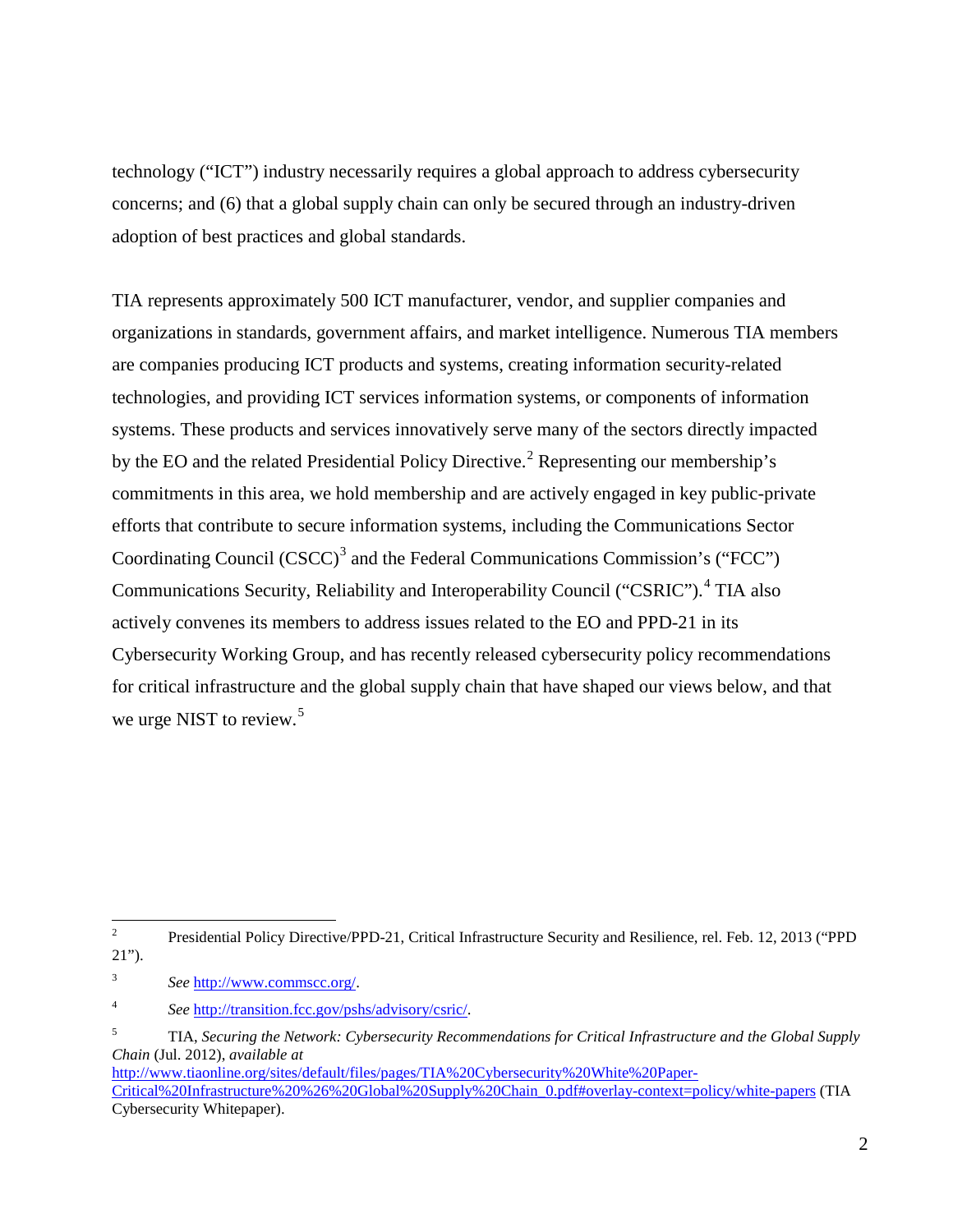In addition, a major function of TIA is the writing and maintenance of voluntary industry standards and specifications, as well as the formulation of technical positions for presentation on behalf of the United States in certain international standards fora. TIA is accredited by American National Standards Institute (ANSI) to develop voluntary industry standards for a wide variety of telecommunications products and sponsors more than 70 standards formulating committees. These committees are made up of over 1,000 volunteer participants, including representatives from manufacturers of telecommunications equipment, service providers and end-users, including the United States government. The member companies and other stakeholders participating in the efforts of these committees and sub-groups have produced more than 3,000 standards and technical papers that are used by companies and governments to produce interoperable products around the world.<sup>[6](#page-2-0)</sup>

TIA's standards development activities have both a national and global reach and impact. TIA is one of the founding partners, and also serves as Secretariat for 3GPP2 (a consortium of five SSOs in the U.S., Japan, Korea, and China with more than 65 member companies) which is engaged in drafting future-oriented wireless communications standards.<sup>[7](#page-2-1)</sup> TIA also is active in the formulation of United States positions on technical and policy issues, administering four International Secretariats and 16 U.S. Technical Advisory Groups (TAGs) to international technical standards committees at the International Electrotechnical Commission (IEC). Finally, TIA is a founding member of the oneM2M, an international partnership that is working to develop technical specifications which address the need for a common M2M Service Layer that can be readily embedded within various hardware and software, and relied upon to connect the myriad of devices in the field with M2M application servers worldwide.<sup>[8](#page-2-2)</sup>

<span id="page-2-0"></span>TIA publishes an annual report that includes the latest actions taken by each respective TIA engineering committee toward the development of standards for the advancement of global communications. *See* TIA, Standards & Technology Annual Report (2012), *available at*

[http://www.tiaonline.org/standards\\_/about/documents/STAR\\_2012\\_Web.pdf.](http://www.tiaonline.org/standards_/about/documents/STAR_2012_Web.pdf) TIA standards are available from IHS, Inc. *See* [http://www.ihs.com/.](http://www.ihs.com/)

<span id="page-2-1"></span><sup>7</sup> *See* [http://www.3gpp2.org/Public\\_html/Misc/AboutHome.cfm.](http://www.3gpp2.org/Public_html/Misc/AboutHome.cfm)

<span id="page-2-2"></span><sup>8</sup> *See* [http://onem2m.org/.](http://onem2m.org/)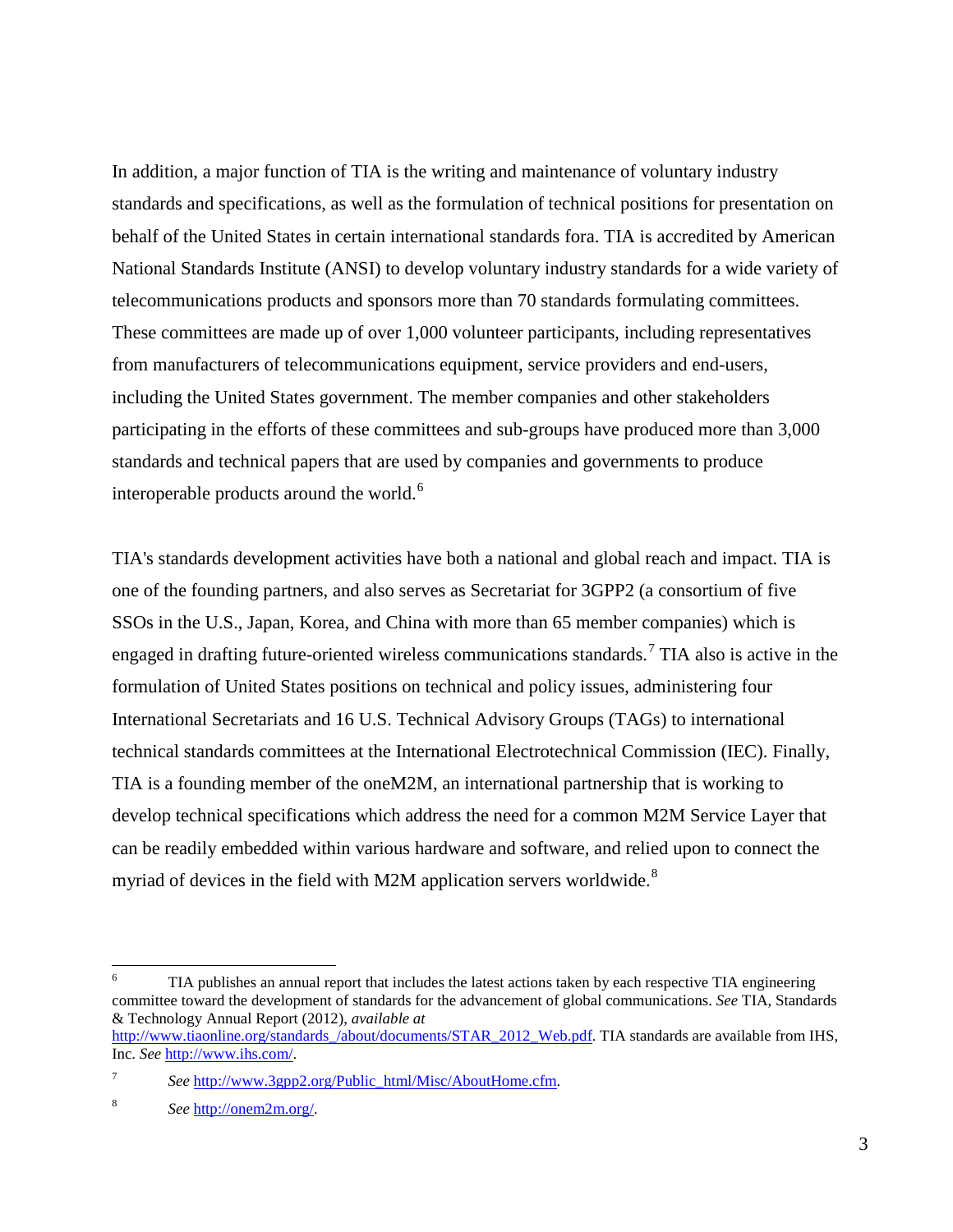### **II. TIA Responses to Questions Posed in the NIST Request for Information**

Current Risk Management Practices

1. What do organizations see as the greatest challenges in improving cybersecurity practices across critical infrastructure?

**Public-private partnerships.** TIA believes that efforts to improve cybersecurity should leverage public-private partnerships as an effective tool for collaboration on addressing current and emerging threats. Public-private partnerships have been recognized as the basis for the cyber defense of critical infrastructure and cybersecurity policy for the last decade.<sup>[9](#page-3-0)</sup> The success of critical infrastructure owners and operators in preventing progressively complicated attacks has stemmed from the voluntary, public-private model in use because this model is able to evolve in response to changes in threats to critical infrastructure and the risk environment. As both the complexity and number of attacks grow, it will be critical that NIST and other United States government agencies leverage and augment existing public-private partnerships. TIA members believe that transitioning from a public-private partnership model to a mandatory regulatory regime, or one that is effectively of a mandatory nature, would have a negative impact on the security of critical infrastructure. We note that the National Infrastructure Protection Plan ("NIPP"), which has formalized the public-private partnerships in the 18 critical infrastructure sectors with Sector Specific Plans and Sector Coordinating Councils ("SCCs") describes the benefits of the public-private partnership as follows:

The multidimensional public-private sector partnership is the key to success in this inherently complex mission area. \*\*\* [It] has facilitated closer cooperation and a trusted relationship in and across the 18 CIKR sectors. \*\*\* Integrating multi-jurisdictional and multi-sector authorities, capabilities, and resources in a unified but flexible approach that

<span id="page-3-0"></span><sup>9</sup> Cyberspace Policy Review: Assuring a Trusted and Resilient Information and Communications Infrastructure, 18 (2009) *available at* [www.whitehouse.gov/assets/documents/Cyberspace\\_Policy\\_Review\\_final.pdf.](http://www.whitehouse.gov/assets/documents/Cyberspace_Policy_Review_final.pdf)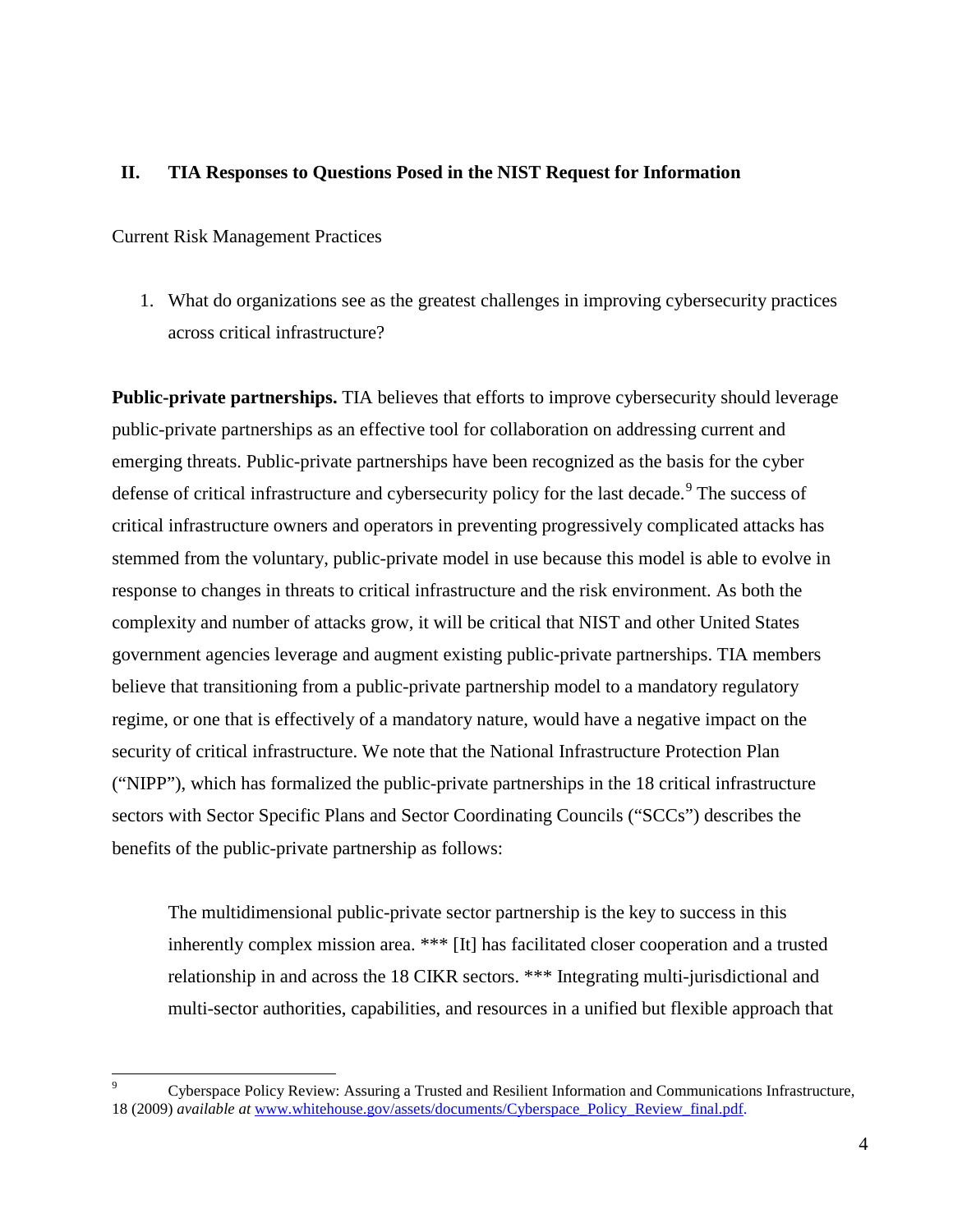can also be tailored to specific sector and regional risk landscapes and operating environments is the path to successfully enhancing our Nation's CIKR protection.

Implementation of the NIPP is coordinated among CIKR partners to ensure that it does not result in the creation of duplicative or costly risk management requirements that offer little enhancement of CIKR protection. \*\*\* The NIPP provides the framework for the unprecedented cooperation that is needed to develop, implement, and maintain a coordinated national effort to bring together government at all levels, the private sector, nongovernmental organizations, and international partners.<sup>[10](#page-4-0)</sup>

TIA strongly believes that the public-private partnership model for cybersecurity achieves what mandatory requirements cannot: (1) collaboration and cooperation instead of compliance in lieu of penalty; (2) an elastic and cohesive method to confront cyber attacks; and (3) prevention of duplicative and expensive requirements, permitting assets to be concentrated on protection rather than outmoded mandates.

Between the NIPP and many other efforts, there are numerous public-private partnerships that can be utilized and enhanced to safeguard critical infrastructure, including the National Coordination Center/Communications Information Sharing and Analysis Center ("NCS/ISAC"), the National Cybersecurity and Communications Integration Center ("NCCIC"), the Partnership for Critical Infrastructure Security ("PCIS"), the Control Systems Security Program ("CSSP"), the Communications Coordinating Council, the IT Coordinating Council, the Network Security Information Exchange, the Cross-Sector Cyber Security Working Group ("CSCSWG"), the FCC's CSRIC, and the National Security Telecommunications Advisory Committee ("NSTAC"). These and other public-private partnerships should serve as the foundation for moving forward with critical infrastructure protection.

<span id="page-4-0"></span><sup>10</sup> National Infrastructure Protection Plan, i-8 (2009) *available at* [www.dhs.gov/xlibrary/assets/NIPP\\_Plan.pdf.](http://www.dhs.gov/xlibrary/assets/NIPP_Plan.pdf)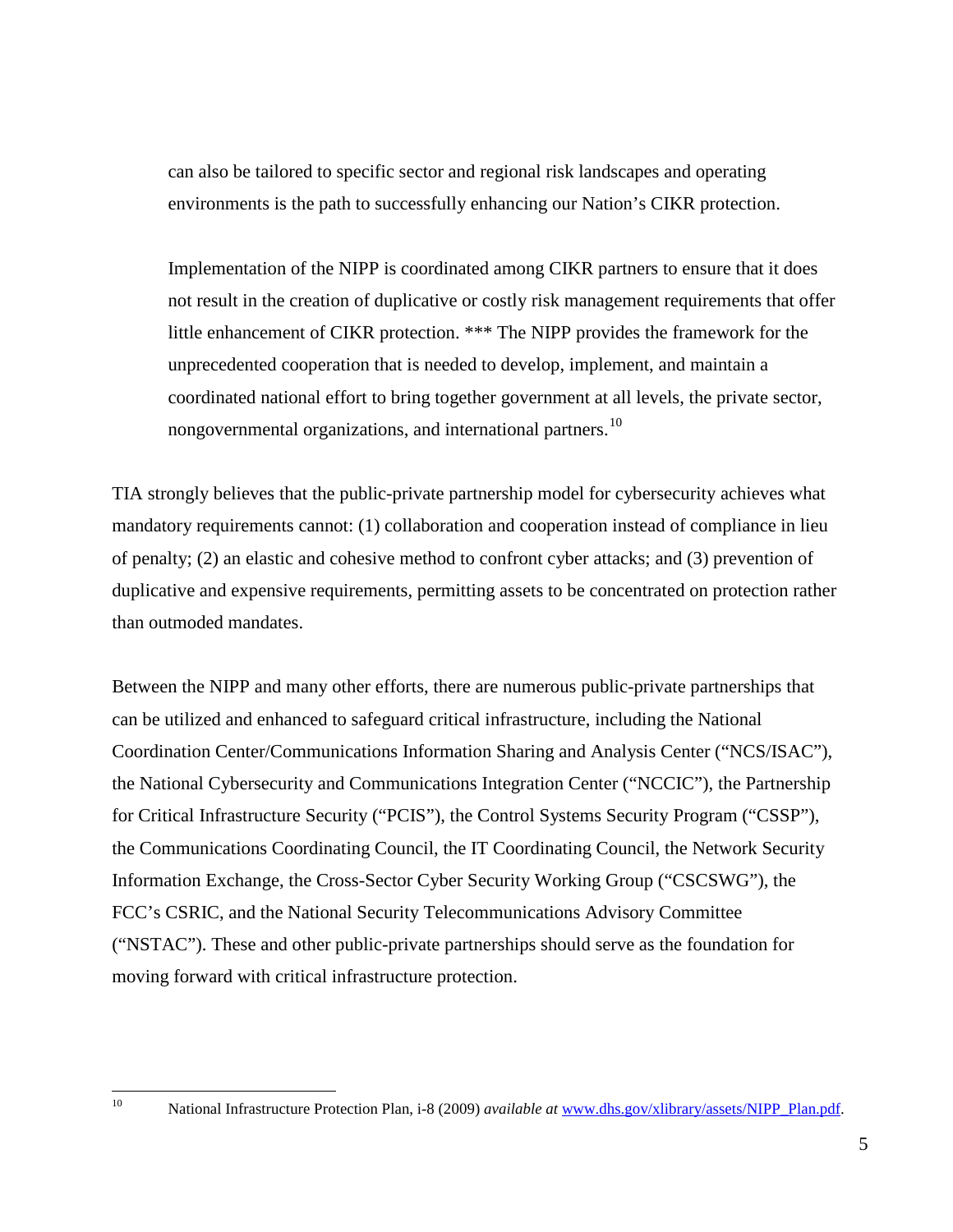Based on the above, TIA recommends that in its development of the Framework, NIST should concentrate its efforts on improving public-private partnerships, as they have demonstrated themselves as effective means in giving industry required flexibility to prevent attacks, and to specifically avoid effectually constructing a new regulatory regime.

**Information sharing.** Lacking the capability to efficiently share crucial and timely cybersecurity data and information while ensuring strong privacy protections is certainly one of the greatest challenges to improving cybersecurity practices across critical infrastructure. TIA encourages NIST and other Federal actors to eliminate major obstacles to information sharing and to facilitate cooperation in defense against cyber attacks. For example, TIA has supported the Cyber Intelligence Sharing Protection Act (H.R. 3523), while appreciating efforts to ensure that an information sharing regime appropriately addresses privacy and civil liberties concerns.<sup>[11](#page-5-0)</sup> While the Department of Homeland Security ("DHS") has a number of responsibilities under the Executive Order to enhance information sharing, we believe that the Framework should complement the enhancements made to the information sharing regime by DHS.

#### **Maintaining parity with Federal Information Security Management Act implementation.**

TIA supports efforts to improve and harmonize cybersecurity programs across government agencies. In doing so, TIA has urged policymakers to focus on the security practices of agencies and their personnel – people and processes – while avoiding ICT security requirements that could prove disruptive to the ICT supply chain. Consistent with our views that economic barriers for owners and operators of critical infrastructure is a crucial step in securing cyberspace,  $^{12}$  $^{12}$  $^{12}$  we urge NIST to ensure that any improvements to security and privacy requirements that it places on the private sector in the Framework is not inconsistent with FISMA implementation requirements on agencies.<sup>[13](#page-5-2)</sup> We believe that NIST's FISMA implementations generally reflect

<span id="page-5-0"></span><sup>&</sup>lt;sup>11</sup> See Letter from Grant Sieffert, President, TIA, to U.S. House of Representatives Leadership (Apr. 18, 2012), *available at*

http://www.tiaonline.org/sites/default/files/pages/TIA\_Letter\_to\_Speaker\_Boehner\_and\_Leader\_Pelos\_4\_18\_12.pdf

<span id="page-5-1"></span><sup>&</sup>lt;sup>12</sup> TIA Cybersecurity Whitepaper at 5-6.

<span id="page-5-2"></span><sup>13</sup> Federal Information Security Management Act ("FISMA"), Public Law 107-347; Office of Management and Budget (OMB) Circular A-130.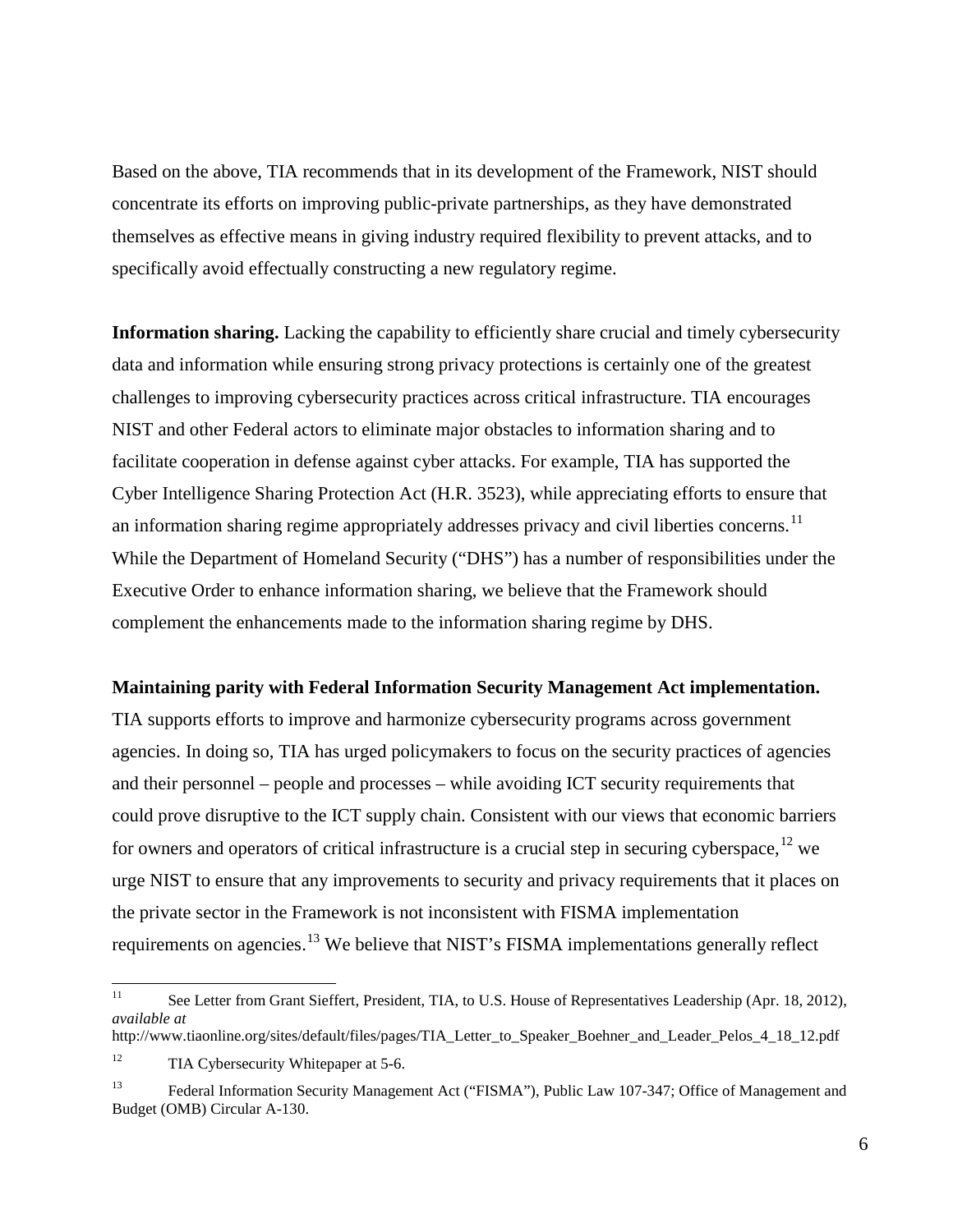that the ICT industry is already working collaboratively to address information security concerns, and that the inclusion of these efforts will enable as efficient an implementation as possible for the U.S. Government in its continued effort to protect Federal information systems, along with the realization of the Framework.

**Insufficient cybersecurity research and development.** While the United States maintains the most resilient research ecosystem across the globe, indications are emerging of wearing away in the ICT sector as other countries continue to make decisive measures to interest investment in ICT research to build innovation-based economies.<sup>[14](#page-6-0)</sup> The resulting effects on the U.S. ICT sector of a less competitive ICT research ecosystem are tangible. As far back as 2009, the National Academy of Sciences stated that "[t]he nation risks ceding IT leadership to other generations within a generation unless the United States recommits itself to providing the resources needed to fuel U.S. IT innovation."[15](#page-6-1) TIA maintains that the United States government has not offered or effected the commitment needed to avert this risk: Federal investment in ICT research remains comparatively low when compared to other scientific fields. TIA believes that Federal funding for cybersecurity research and development should be prioritized, and should coordinate research activities amongst contributing agencies, incorporating industry input.

Past the economic costs of other nations bettering the United States in ICT research and development, the most distressing are in the area of national security. We note that this risk is evident to the United States government – the National Critical Infrastructure Security and Resilience R&D Plan emphasize the changing nature of threats, annual metrics, and other appropriate data being used to ascertain priorities and to help point R&D requirements and investments in the right direction. [16](#page-6-2)

<span id="page-6-0"></span><sup>14</sup> TIA, *U.S. ICT R&D Policy Report*, (2011) *available at* [http://www.tiaonline.org/sites/default/files/pages/TIA%20U%20S%20%20ICT%20RD%20Policy%20Report.pdf.](http://www.tiaonline.org/sites/default/files/pages/TIA%20U%20S%20%20ICT%20RD%20Policy%20Report.pdf)

<span id="page-6-1"></span><sup>15</sup> NRC, *Assessing the Impacts of Changes in the Information Technology R&D Ecosystem: Retaining Leadership in an Increasingly Global Environment*, 1 (2009), *available at* [www.nap.edu/catalog/12174.html.](http://www.nap.edu/catalog/12174.html)

<span id="page-6-2"></span><sup>16</sup> DHS, National Infrastructure Protection Plan (2009), *available at* [http://www.dhs.gov/xlibrary/assets/NIPP\\_Plan.pdf.](http://www.dhs.gov/xlibrary/assets/NIPP_Plan.pdf)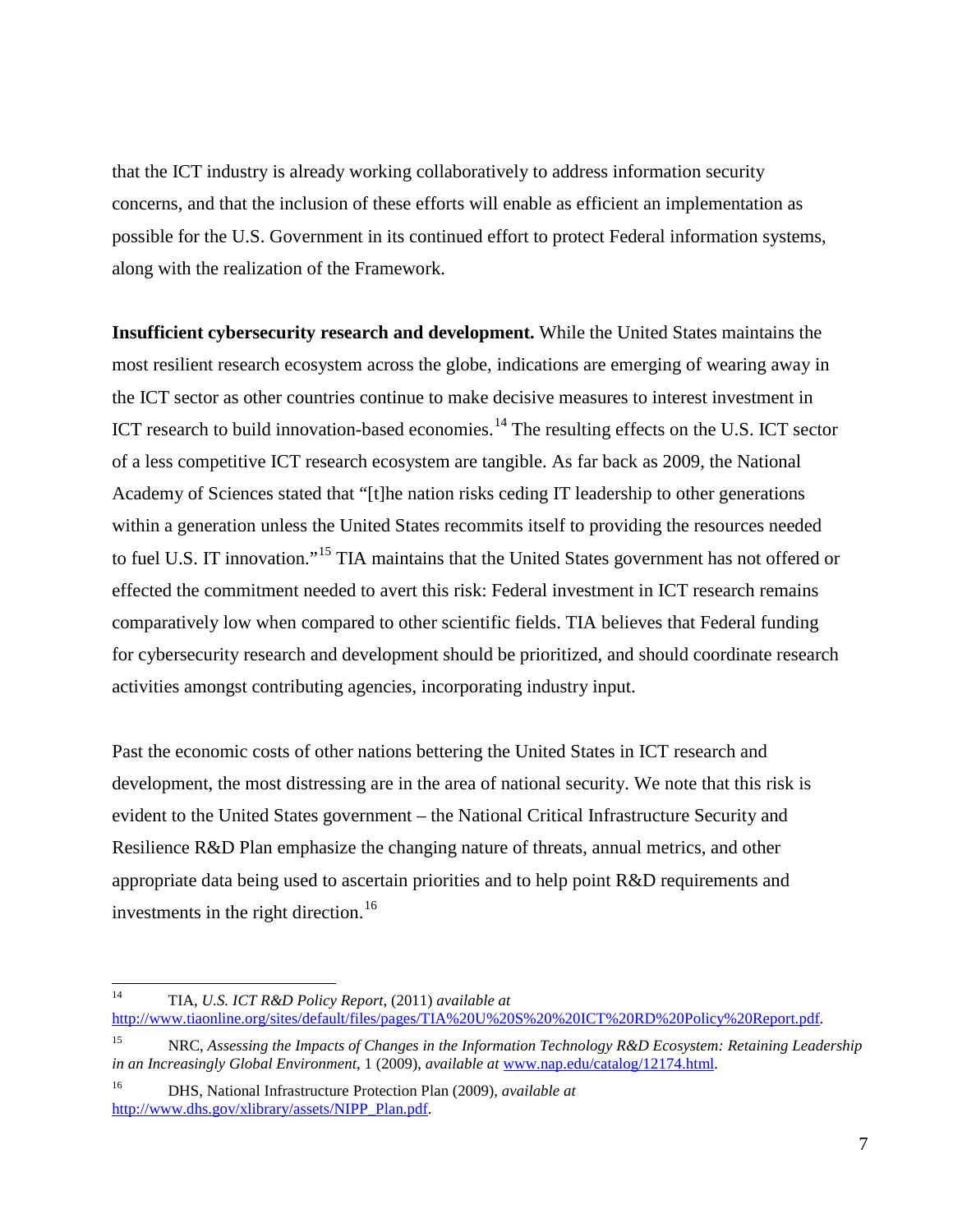**Poor public awareness and education.** It is well-documented that a large majority of successful cybersecurity attacks can be prevented through better cyber "hygiene." TIA strongly supports Federal efforts to increase awareness of cybersecurity issues among both institutional users and the general public.

2. What do organizations see as the greatest challenges in developing a cross-sector standards-based Framework for critical infrastructure?

**Maintaining the flexibility and the ability to innovate.** When forming recommendations that are intended to move across sectors, the danger inherently exists to overgeneralize in recommendations. TIA believes that where recommendations in the Framework do cross sectors, an utmost concern for NIST must be to allow specific sectors to continue to innovate to address specific threats. We believe that this will be a challenge that can be worked out through a transparent and inclusive process overseen by NIST.

Currently, "critical infrastructure" sectors affected by the EO include energy, agriculture/food, information technology, banking/finance, telecommunications/broadcasting, commercial services, defense industrial base, chemical, dams, health care, water, nuclear, critical manufacturing, transportation; and postal/shipping. These sectors have been identified by DHS pursuant to Presidential Policy Directive #7, which established US cybersecurity policy in  $2003.<sup>17</sup>$  $2003.<sup>17</sup>$  $2003.<sup>17</sup>$ 

Under the EO, not later than July 12, 2013, the Secretary of Homeland Security ("Secretary") shall identify critical infrastructure where a cybersecurity incident could result in catastrophic regional or national effects on public health or safety, economic security, or national security, using a consultative process and drawing on the expertise of the Sector Specific Agencies ("SSAs") designated in PPD-21, which accompanied the release of the EO. Per the EO, DHS is the SSA for communications. The EO, however, prohibits, the Secretary from identifying "any

<span id="page-7-0"></span><sup>17</sup> Presidential Policy Directive/PPD-7, National Terrorism Advisory System (NTAS), rel. Jan. 16, 2011.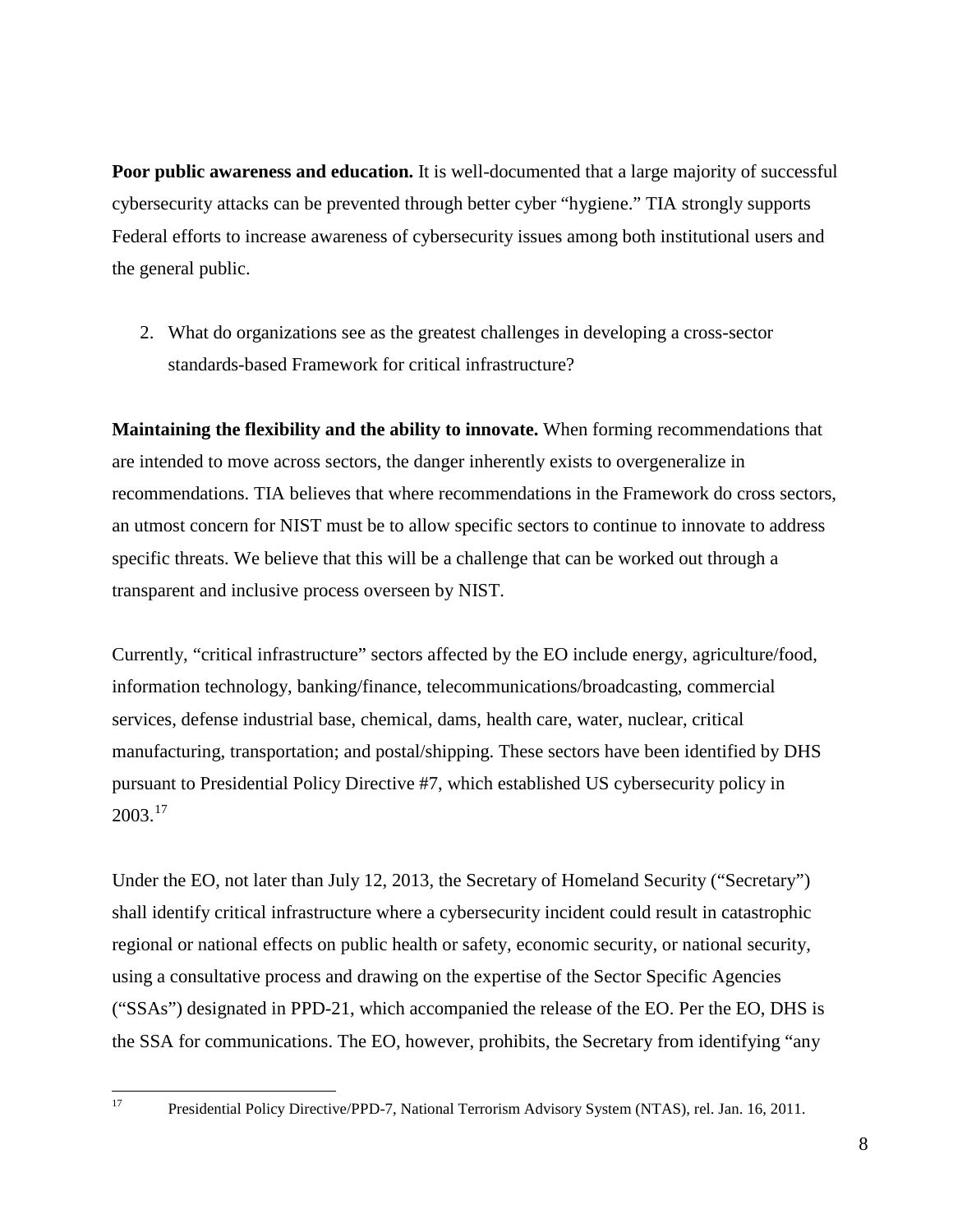commercial information technology products or consumer information technology services" under this process. TIA supports the inclusion of this crucial prohibition that will help ensure that the manufacturers and suppliers of such commercial information technology products have the needed flexibility to innovate. So long as DHS, in fulfilling its responsibilities surrounding the identification of critical infrastructure, does not stifle the ability of the manufacturers of the ICT equipment that enables each of the critical infrastructure sectors to innovate, and instead relies on each sector member to determine their needs through the ICT they comprise their service of, we believe that the Framework can embody the necessary flexibility for effective cybersecurity across sectors. TIA urges NIST, in developing the Framework and in other efforts to implement the EO, reflect this important need.

**The necessity of international approaches and standards.** TIA urges NIST to ensure that the Framework reflects the priority for U.S.-based technologies' continued success in the global marketplace which has been enabled through the development of internationally-used standards and best practices. Consistent with this theme, we urge NIST to recognize that that the global nature of the ICT industry necessarily requires a global approach to address cybersecurity concerns, and that a global supply chain can only be secured through an industry-driven adoption of best practices and global standards. ICT products are often designed and built in different locations using globally-sourced components, making it very difficult to classify specific products as U.S. or non-U.S. products. Aside from the complexity in defining the nationality of a particular product, ICT companies conduct different functions (manufacturing, R&D and services) across facilities in multiple different countries, often making it difficult to classify companies as U.S. or non-U.S. companies. To stay competitive, ICT companies need to continue to use a distributed approach to their technology development and manufacturing. For example, TIA standards are used throughout the world across a number of technologies, as well as other areas such as building codes. To this end, NIST's efforts in this area should incorporate other Federal agencies' efforts as well as North American SDOs and companies to ensure that any standards, regardless of where they are developed, be viewed as "international" standards if they are globally adopted.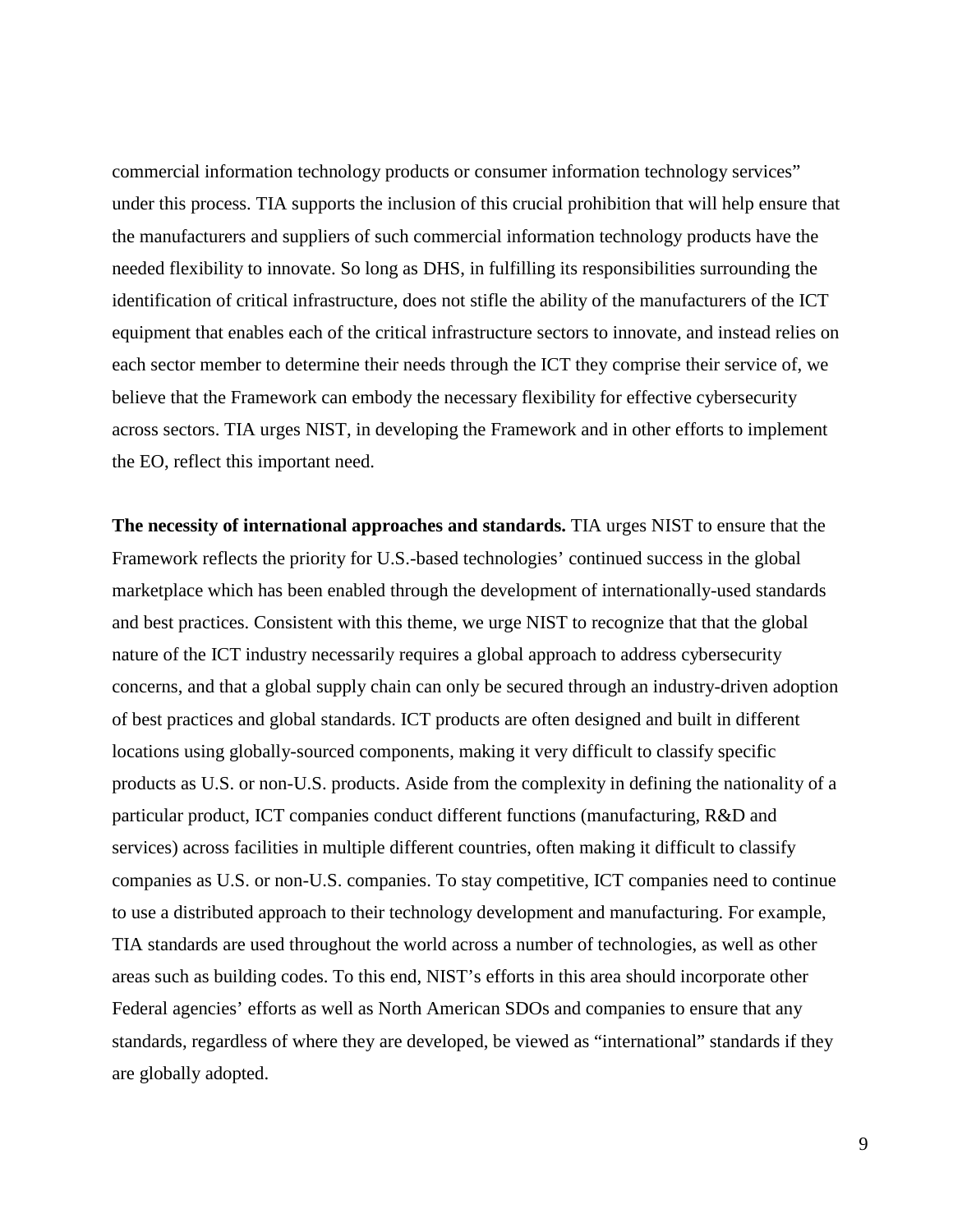Any approach taken in the Framework must involve international cooperation and heavy engagement with the private sector but should not include language that might put the government in a position to determine the future design and development of technology. TIA believes that the United States should work with other governments to establish international security standards in order to prevent hobbling United States industry with United States-only standards. We are concerned about the impact on our nation's global competiveness as well as technology innovation and development of having the United States government set specific technical standards. Neither the Framework nor any other government action should enact cybersecurity policies that would restrict trade in telecommunications equipment imported to, or exported from, other countries that are part of the global trading system. While other countries cite similar concerns regarding foreign ICT equipment and are currently considering trade restrictive measures, we believe that the U.S. should be a leader is this area: TIA recommends that the U.S. government exercise extreme caution in how it approaches this issue since U.S. policy will effectively serve as a global standard. If the U.S. develops unique approaches that have the effect of restricting trade unnecessarily, U.S. global economic competitiveness could be severely affected by other export markets adopting similar restrictive policies. In short, a global industry necessarily requires a global approach to address cybersecurity concerns.

**Incorporating best practices.** TIA believes that the use of non-mandatory best practices has resulted in immeasurable increases in communications network resiliency and security, along with supply chain integrity. In practice, best practices are not "created," but are recognized by stakeholders through information sharing activities as already widely-used effective means to address issues. Given the fact that each best practice is not relevant for each area, sector, node, etc. of the communications industry, because they are not mandated, network operators are allowed for the flexibility to employ the best equipment and systems that meets their specific challenges to network reliability. In addition, best practices allow for the "co-existence of new and old technologies<sup>"[18](#page-9-0)</sup> and therefore help facilitate the smoothest transitions in technology deployments. There are currently numerous voluntary industry efforts underway that continually

<span id="page-9-0"></span><sup>18</sup> CSRIC Working Group 6, *Final Report: Best Practices Implementation* (rel. Dec. 2010) at 3.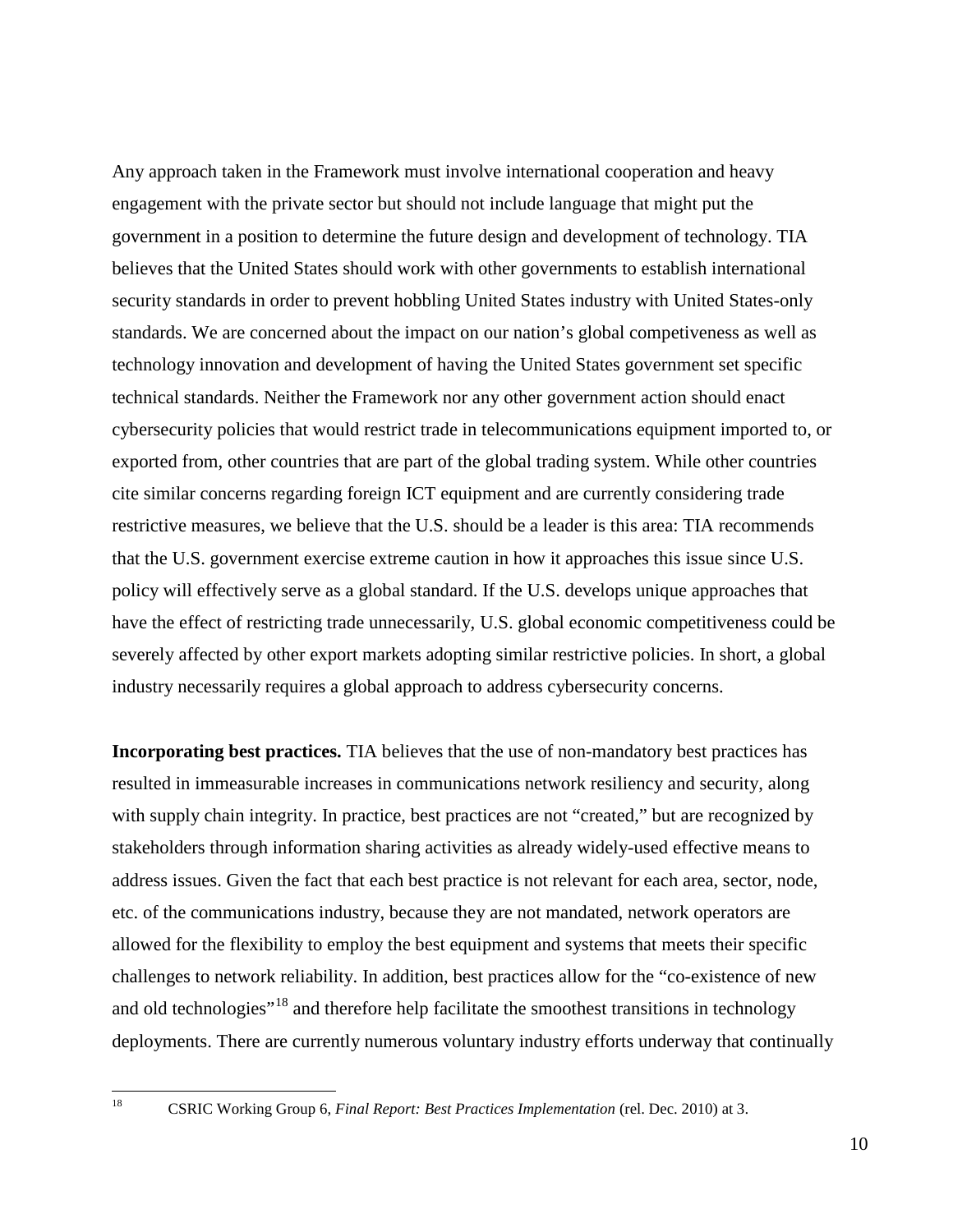formulate, aggregate, and update best practices, and network operators and equipment vendors regularly look to best practices, both internal and external to their organization, notably the FCC CSRIC's Cyber Security Best Practices Working Group.<sup>[19](#page-10-0)</sup> We strongly urge NIST to incorporate the importance of best practices into the Framework, and use the Framework to promote the development of further best practices within, and where appropriate, across sectors.

**Defining gaps in the development of the Framework.** While TIA believes along with others that the communications sector will prove to be a more developed area in this examination by NIST, inevitably gaps will be found both within and across sectors, and a need may be identified for important new standards development. We urge NIST to respect and encourage ongoing standards development efforts may address such gaps. The communications sector does this currently, and we believe that it can serve as a model for other sectors.

**Maintaining parity with FISMA implementation.** For the same reasons listed under this subheading under Question 1 above, we believe that NIST must ensure that the Framework is less prescriptive or at most consistent with FISMA implementation requirements on agencies.

**Establishing an open and inclusive procedure, and ensuring fairness.** In developing the Framework, NIST will need to ensure that its process is transparent and inclusive. Because it is required by the Executive Order and based on NIST's past administration of inclusive and consensus-based processes, such as in the development of FISMA implementation documents, this is not necessarily one of NIST's greatest challenges in developing the cross-sector framework, but we do wish to emphasize its importance and suggest that NIST could ensure this challenge is met by publicly posting all comments received in the development of the Framework. TIA supports that the Framework promote transparency, fairness, and disclosure of conflicts of interest as essential characteristics of the conformity assessment process. We believe

<span id="page-10-0"></span><sup>&</sup>lt;sup>19</sup> We note that the CSRIC has specifically addressed cybersecurity best practices, including those which address general "hygiene," and a recommended approach to cyber attacks, amongst many others which the Framework should incorporate. *See* CSRIC Working Group 2A, *Cyber Security Best Practices, Final Report*, (Mar. 2011), *available at*  [http://transition.fcc.gov/pshs/docs/csric/WG2A-Cyber-Security-Best-Practices-Final-Report.pdf.](http://transition.fcc.gov/pshs/docs/csric/WG2A-Cyber-Security-Best-Practices-Final-Report.pdf).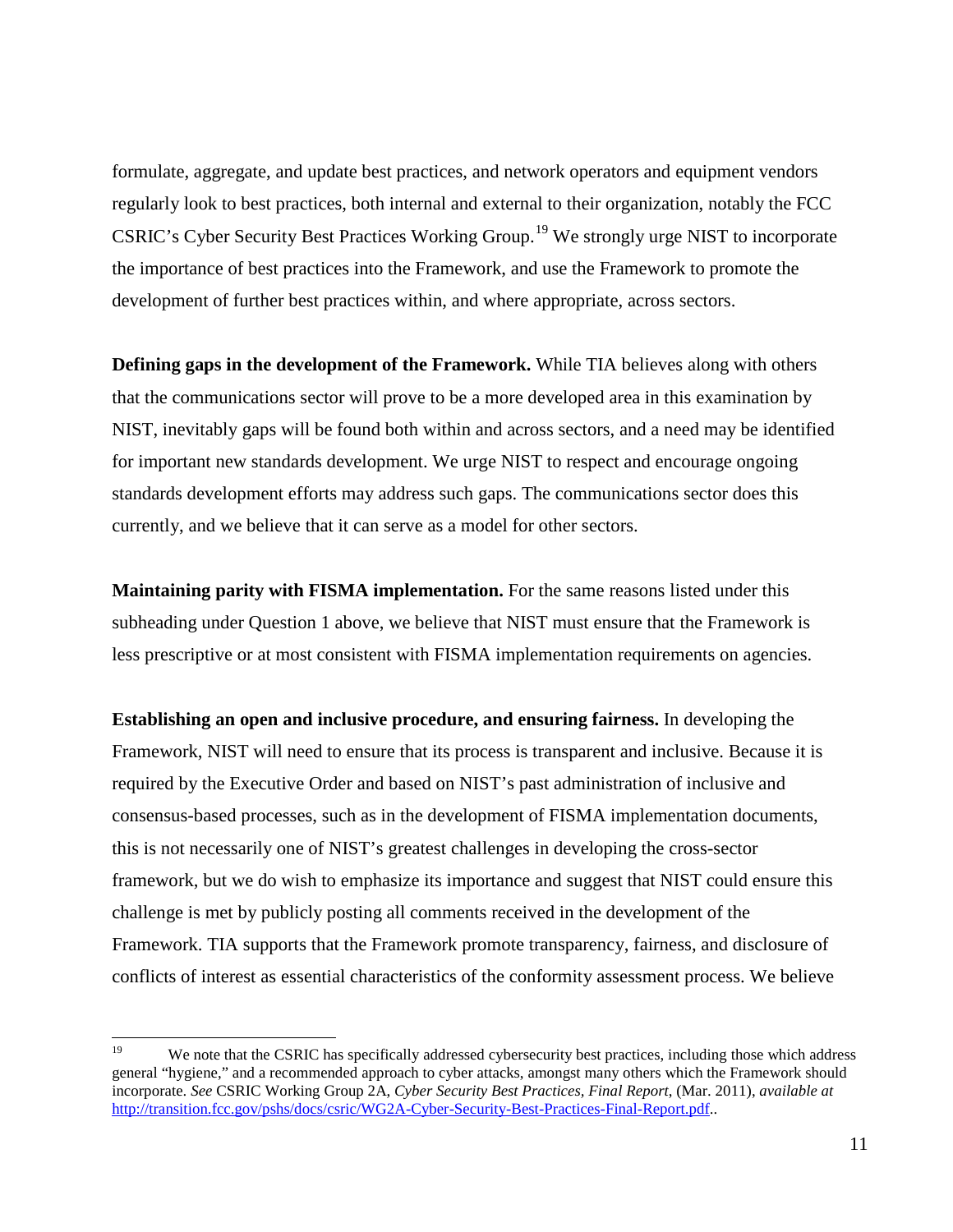that this important inclusion will add a heightened level of trust amongst those involved in the process and will increase competition.

3. Describe your organization's policies and procedures governing risk generally and cybersecurity risk specifically. How does senior management communicate and oversee these policies and procedures?

ICT manufacturers and vendors understand that no network, no matter the planning or regulation, can be designed and implemented to withstand every possible source of failure.<sup>[20](#page-11-0)</sup> We also recognize that, in spite of network evolution and development of innovative applications and services, legacy infrastructure is, and will continue to be, a critical aspect of secure communications networks as technology continues to transition to IP-based delivery systems.<sup>[21](#page-11-1)</sup> However, we note that despite this reality, today's networks, including legacy wireline systems, are continually evolving to meet emerging challenges to security with success.

The degree of reliance and security expected by Americans on communications networks would not be to the degree that it currently is if networks were not resilient or reliable. Whether a network consists primarily of legacy technology or evolved technology (or some combination of the two), network operators and their vendor suppliers have and will continue to require a high degree of flexibility to make decisions to improve network security based on unique circumstances and available resources. These organizations routinely make hyper-local decisions on how to address security challenges based on direct knowledge of unique threats and priorities

<span id="page-11-0"></span><sup>&</sup>lt;sup>20</sup> *See* NSTAC 2011 Report at 1 ("While it would be near impossible to develop and maintain networks that are invulnerable to disruption, ensuring long-term communications resilience requires that the Government understand future systems and the future technology landscape when investing in and planning for durable, survivable communications for Government officials, first responders, and the general population.").

<span id="page-11-1"></span><sup>&</sup>lt;sup>21</sup> "For many years the NS/EP community has relied extensively on public telecommunications networks for a large portion of its NS/EP communications needs. This reliance has increased in recent years as the functionality of public networks has improved and as the Federal Government has found more efficient and effective ways to use public telecommunications services. As public network providers have deployed more advanced equipment, the increased use of public telecommunications networks has often also brought the benefits of new features at substantially more costeffective rates to the Federal Government. Communications Security, Reliability and Interoperability Council (CSRIC) Working Group 7, *Final Report: Planning for NS/EP Next Generation Network Priority Services during Pandemic Events* (rel. Dec. 2010) at 14 (CSRIC WG7 2010 Report).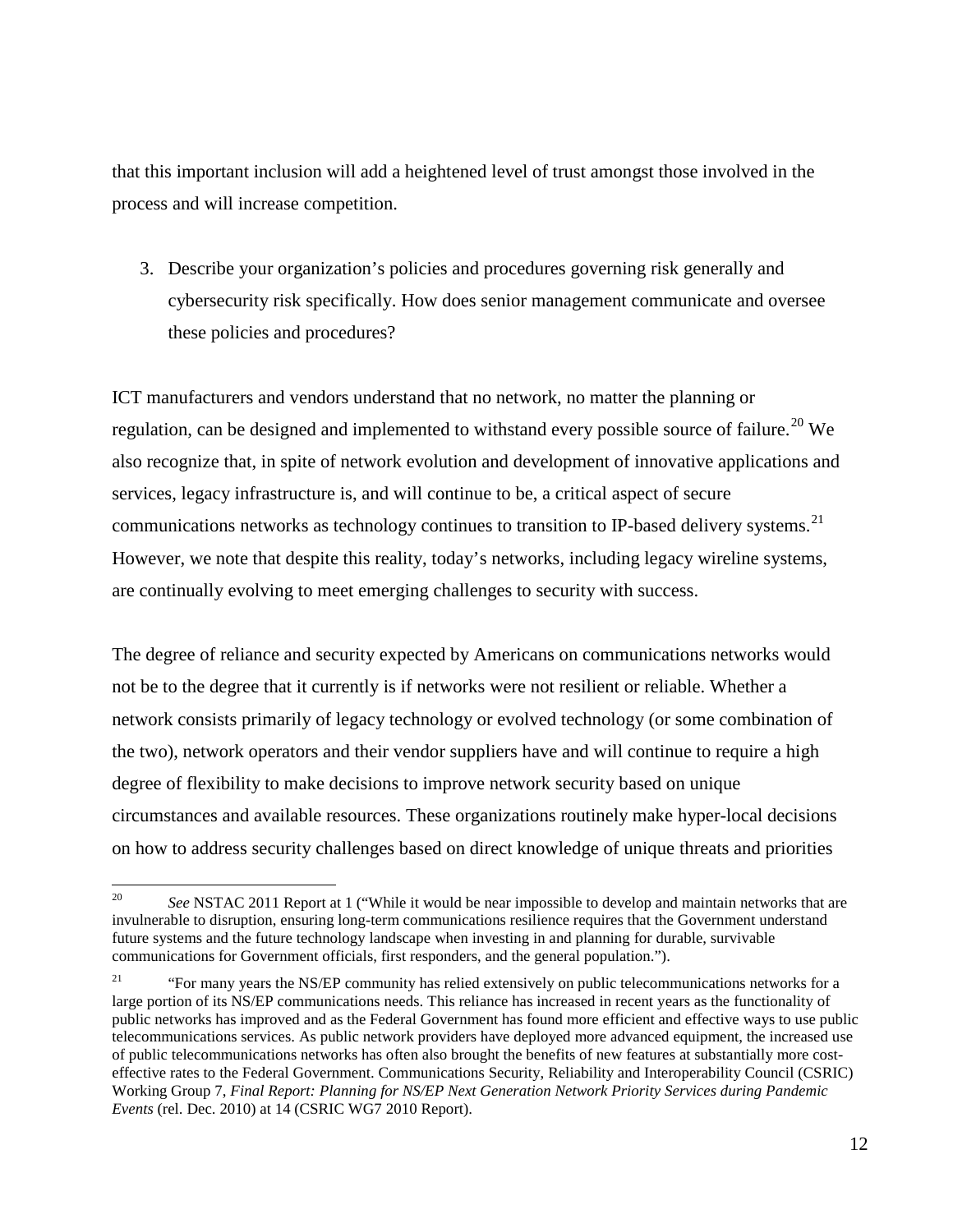guided by already-existing industry standards and best practices. All the while, these critical decisions are balanced with the availability of investment capital.

Regarding how senior management communicates and oversees these policies and procedures, we note for NIST that TIA consists of approximately 500 companies that drastically range in numerous ways, including market, degree of security required in products, and size, making this question difficult to answer. It is most appropriate for individual organizations to answer this question specific to their own senior management practices.

4. Where do organizations locate their cybersecurity risk management program/office?

We believe that it is most appropriate for individual organizations to answer this question specific to their own practices.

5. How do organizations define and assess risk generally and cybersecurity risk specifically?

ICT manufacturers and vendors who enable each critical infrastructure sector to function and to communicate with other entities. In that context, defining and assessing risks generally and for the purposes of cybersecurity is a unique evaluation that considers numerous factors that may help or hurt the network, including software, hardware, human, and inter-government relationship factors.<sup>[22](#page-12-0)</sup> Other important factors include those noted in the 20 Critical Controls,<sup>[23](#page-12-1)</sup> all of which were recently determined by the FCC's CSRIC to be applicable to the enterprise communications networks. $^{24}$  $^{24}$  $^{24}$ 

<span id="page-12-0"></span><sup>22</sup> *See* NSTAC, *Next Generation Networks Task Force Report* (rel. Mar. 28, 2006) at G-1 to G-10.

<span id="page-12-1"></span><sup>23</sup> *See* [http://www.sans.org/critical-security-controls/.](http://www.sans.org/critical-security-controls/)

<span id="page-12-2"></span><sup>24</sup> *See* CSRIC Working Group 11, *Consensus Cyber Security Controls, Final Report*, (Mar. 2013) at Appendix 6, *available at* [http://transition.fcc.gov/bureaus/pshs/advisory/csric3/CSRIC\\_III\\_WG11\\_Report\\_March\\_%202013.pdf.](http://transition.fcc.gov/bureaus/pshs/advisory/csric3/CSRIC_III_WG11_Report_March_%202013.pdf)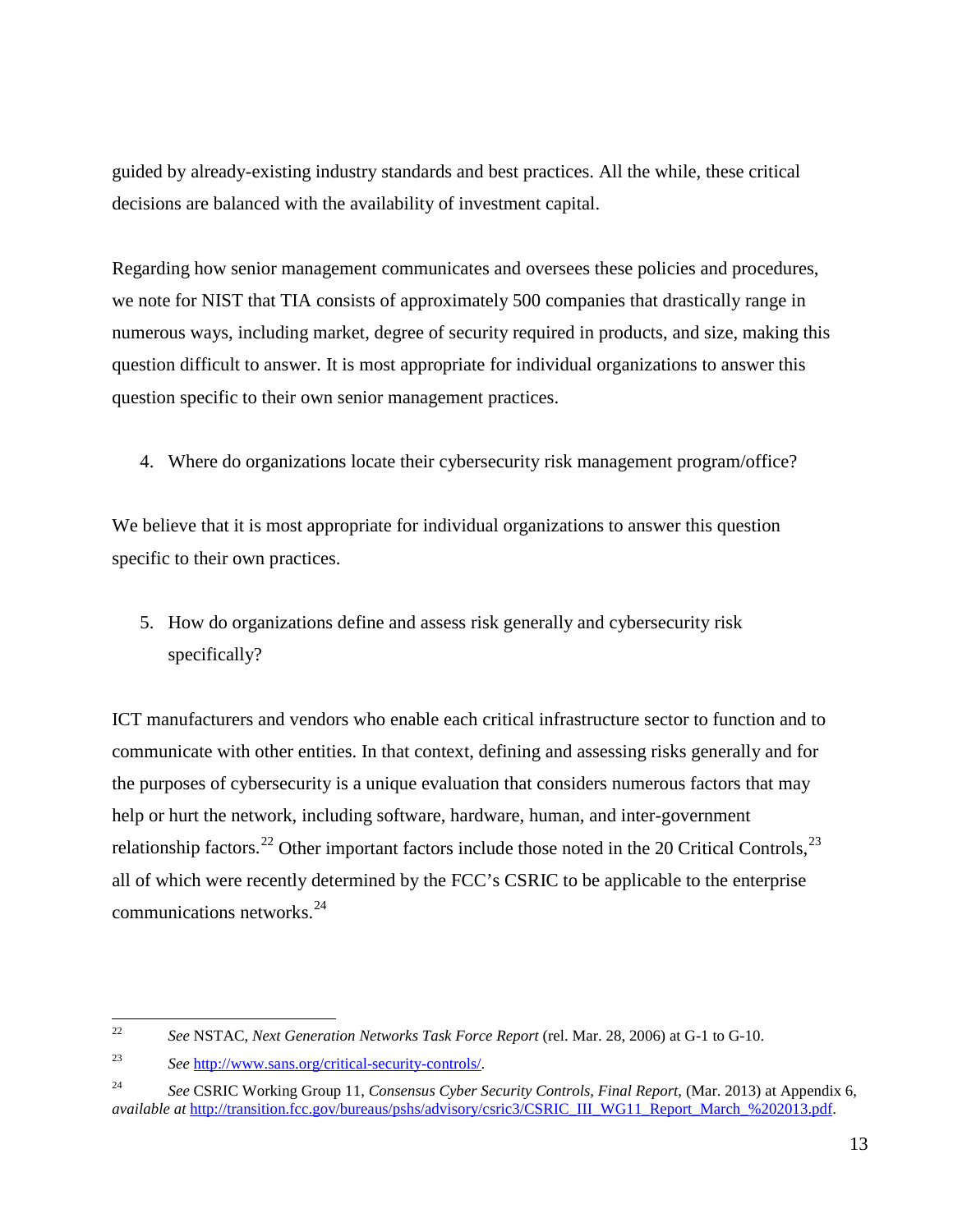6. To what extent is cybersecurity risk incorporated into organizations' overarching enterprise risk management?

Effective protection of enterprise systems is a necessary ingredient of effective protection of network operations, and is required to remain competitive in the manufacturing and vending of ICT. In this way, product security informs most if not all aspects of enterprise risk management. TIA members work with their network operator customers to ensure that cybersecurity risks are adequately incorporated into enterprise risk management. To what degree does vary on the needs of the customer; however, more and more, cybersecurity concerns are of increasing importance to operators. We note that unsecured enterprise systems are a principal attack vector through which Internet service provider ("ISP") and carrier network operations are attacked because ISPs are frequently connected to unsecured enterprise systems and have widely known and widely exploited vulnerabilities.

7. What standards, guidelines, best practices, and tools are organizations using to understand, measure, and manage risk at the management, operational, and technical levels?

The communications sector is far ahead of others in efforts to improve the resilience of our Nation's critical infrastructure. Numerous standards, guidelines, best practices, and tools are used by ICT manufacturers and the owners & operators of telecommunications networks to understand, measure, and manage risk at the management, operational, and technical levels. TIA has aggregated an alphabetized list of these efforts, which we emphasize to be non-exclusive, that can be viewed below:

| Name of<br>SDO/Consortia/Fora | <b>Description</b>                                                               |
|-------------------------------|----------------------------------------------------------------------------------|
| 3rd Generation Partnership    | 3GPP Security Assurance Working Group 3 (SA3) addresses security in 3GPP         |
| Project (3GPP) / 3rd          | systems, including security and privacy requirements, security architectures and |
| <b>Generation Partnership</b> | protocols and cryptographic algorithms (see http://www.3gpp.org/SA3-Security).   |
| Project 2 (3GPP2)             | 3GPP2 focuses specifically on cdma2000 technology (see http://www.3gpp2.org/).   |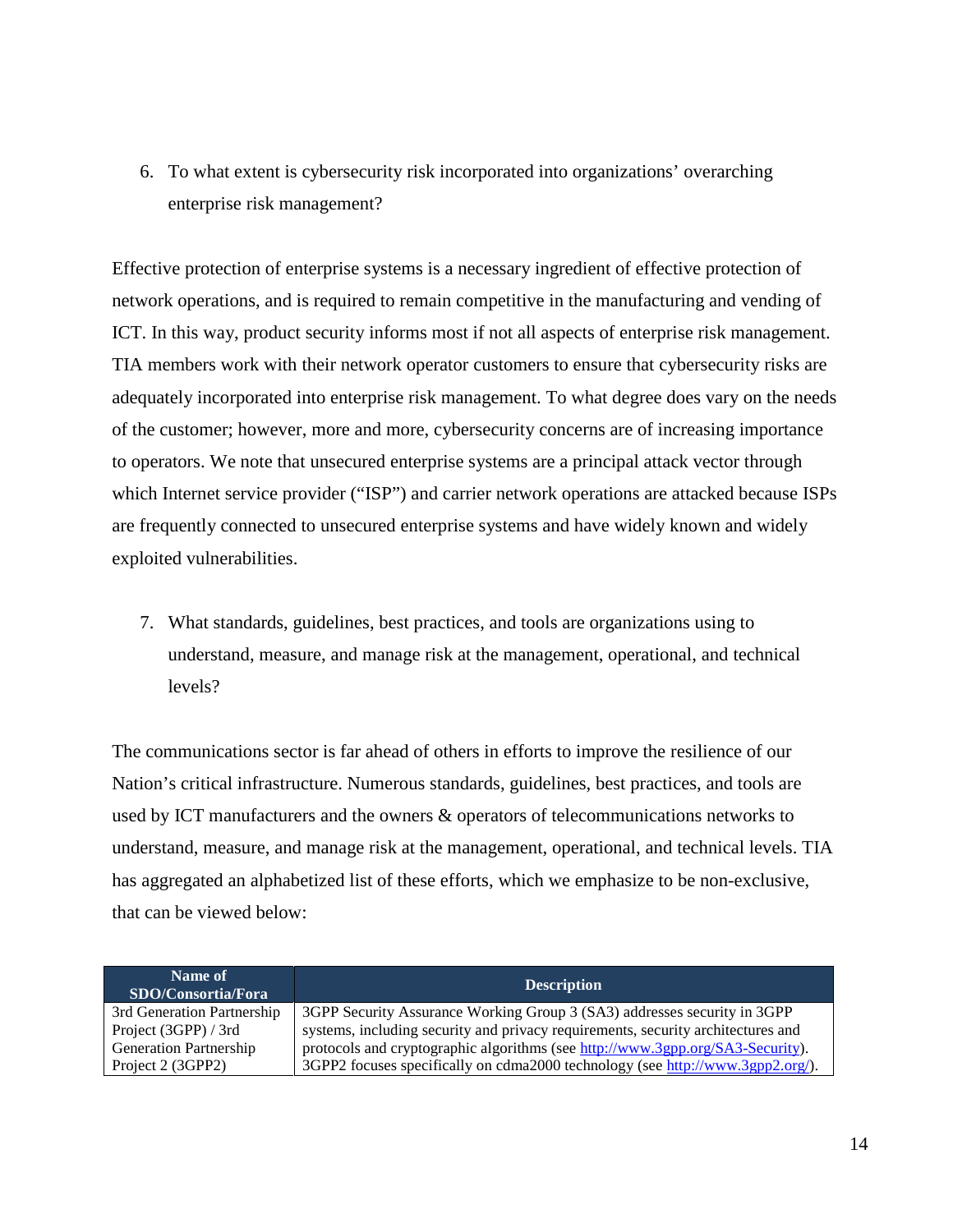| Name of<br>SDO/Consortia/Fora                                                                                                                | <b>Description</b>                                                                                                                                                                                                                                                                                                                                                                                                                                                                                                                                                                                                                                                                                                                                                                             |
|----------------------------------------------------------------------------------------------------------------------------------------------|------------------------------------------------------------------------------------------------------------------------------------------------------------------------------------------------------------------------------------------------------------------------------------------------------------------------------------------------------------------------------------------------------------------------------------------------------------------------------------------------------------------------------------------------------------------------------------------------------------------------------------------------------------------------------------------------------------------------------------------------------------------------------------------------|
| <b>American National</b><br><b>Standards Institute</b>                                                                                       | ANSI-accredited standards developers, which include TIA, are working to define a<br>suite of standards supporting national cybersecurity workforce training and<br>professional development (see<br>http://www.ansi.org/news_publications/news_story.aspx?menuid=7&articleid=297<br>5#.UEodLI2PXTo); and financial management cybersecurity risks (see<br>http://webstore.ansi.org/cybersecurity.aspx#.UEoc2Y2PXTo). In addition, ANSI's<br>Homeland Security Standards Panel (ANSI-HSSP) is meeting in mid-September<br>2012 to examine the current landscape as well as standardization needs and<br>solutions for global supply chain security in the U.S., Europe, and regionally (see<br>http://www.ansi.org/news_publications/news_story.aspx?menuid=7&articleid=329<br>4#.UE09142PXT0). |
| <b>Asia-Pacific Economic</b><br>Cooperation ("APEC")<br><b>Security and Prosperity</b><br><b>Steering Group ("SPSG")</b>                     | The APEC's SPSG coordinates its members' cybersecurity work, and APEC<br>leaders have committed to enacting comprehensive cybercrime laws (see<br>http://www.apec.org/Groups/SOM-Steering-Committee-on-Economic-and-<br>Technical-Cooperation/Working-Groups/Telecommunications-and-<br>Information/Security-and-Prosperity-Steering-Group.aspx)                                                                                                                                                                                                                                                                                                                                                                                                                                               |
| <b>Cloud Security Alliance</b><br>"CSA"                                                                                                      | CSA develops baselines for secure cloud operations covering both cloud providers<br>and tenants (see https://cloudsecurityalliance.org/research/security-guidance/).                                                                                                                                                                                                                                                                                                                                                                                                                                                                                                                                                                                                                           |
| <b>Common Criteria</b><br><b>Recognition Arrangement</b><br>("CCRA")                                                                         | CCRA aims to ensure that evaluations of information technology products and<br>protection profiles are performed to high and consistent standards and are seen to<br>contribute significantly to confidence in the security of those products and profiles;<br>and to improve the availability of evaluated, security-enhanced IT products and<br>protection profiles (see http://www.commoncriteriaportal.org/). They have<br>produced the Common Criteria for Information Technology Security Evaluation<br>(ISO 15408, known as CC), and the companion Common Methodology for<br>Information Technology Security Evaluation (CEM) (see<br>http://www.commoncriteriaportal.org/cc/).                                                                                                         |
| <b>Council of Europe</b>                                                                                                                     | Guidelines for cooperation between law enforcement agencies and ISPs in 2008,<br>and assists countries with implementation (see<br>http://www.coe.int/t/informationsociety/documents/Guidelines_cooplaw_ISP_en.p<br>df).                                                                                                                                                                                                                                                                                                                                                                                                                                                                                                                                                                       |
| <b>European Committee for</b><br><b>Standardization ("CEN")</b><br>Cybersecurity<br><b>Coordination Group</b><br>("CSCG")<br><b>European</b> | CEN's CSCG acts as an advisory and coordination body to the CEN Technical<br>Board on political and strategic matters related to cybersecurity standardization<br>(see<br>http://www.cen.eu/cen/Sectors/Sectors/Security%20and%20Defence/Security/Page<br>s/CyberSecurityCoordinationGroup.aspx).                                                                                                                                                                                                                                                                                                                                                                                                                                                                                              |
| <b>Telecommunications</b><br><b>Standards Institute</b><br>("ETSI")                                                                          | ETIS has standards work in next generation networks, cloud, etc. (see<br>http://webapp.etsi.org/workprogram/SimpleSearch/QueryForm.asp to search).                                                                                                                                                                                                                                                                                                                                                                                                                                                                                                                                                                                                                                             |
| <b>Institute of Electrical and</b><br><b>Electronics Engineers</b><br>("IEEE")                                                               | IEEE has developed a number of standards in the cybersecurity realm (see<br>http://ieeexplore.ieee.org/Xplore/guesthome.jsp#).                                                                                                                                                                                                                                                                                                                                                                                                                                                                                                                                                                                                                                                                 |
| <b>International</b><br><b>Organization</b> for<br>Standardization<br>("ISO")/International<br>Electrotechnical<br>Commission ("IEC")        | For example, the ISO/IEC 27000-series provides best practice recommendations on<br>information security management, risks and controls within the context of an<br>overall information security management system (see<br>http://www.iso.org/iso/home/store/catalogue_tc/catalogue_detail.htm?csnumber=4<br>$2509$ ).                                                                                                                                                                                                                                                                                                                                                                                                                                                                          |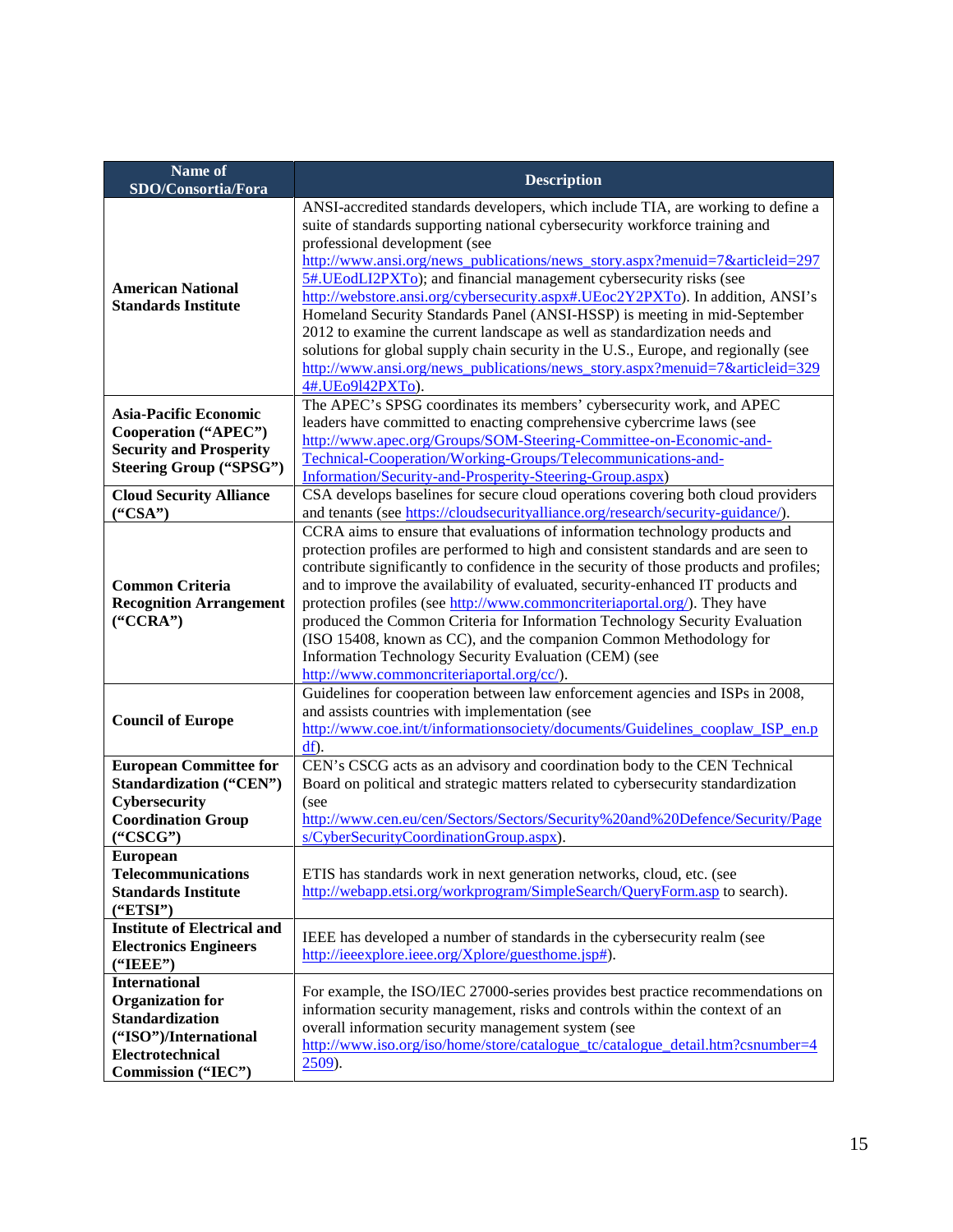| Name of<br>SDO/Consortia/Fora                                                    | <b>Description</b>                                                                                                                                                                                                                                                                                                                                                                                                                                                                                                                                                                                                                                    |  |
|----------------------------------------------------------------------------------|-------------------------------------------------------------------------------------------------------------------------------------------------------------------------------------------------------------------------------------------------------------------------------------------------------------------------------------------------------------------------------------------------------------------------------------------------------------------------------------------------------------------------------------------------------------------------------------------------------------------------------------------------------|--|
| <b>International Security</b><br>Forum ("ISF")                                   | The ISF develops best practices for information security, most recently updated in<br>$2011$ (see<br>https://www.securityforum.org/downloadresearch/publicdownload2011sogp/).                                                                                                                                                                                                                                                                                                                                                                                                                                                                         |  |
| <b>Internet Engineering</b><br>Task Force ("IETF")                               | The IETF has numerous efforts in internet security, including Application Bridging<br>for Federated Access Beyond web, DNS-based Authentication of Named Entities,<br>EAP Method Update, Handover Keying, IP Security Maintenance and Extensions,<br>Kitten (GSS-API Next Generation), Kerberos, Network Endpoint Assessment,<br>Open Authentication, Public-Key Infrastructure (X.509), and Transport Layer<br>Security (see http://trac.tools.ietf.org/area/sec/trac/wiki). For example, RFC 2196<br>provides information security including network security, incident response, or<br>security policies (see http://tools.ietf.org/html/rfc2196). |  |
| <b>Internet Governance</b><br>Forum ("IGF")                                      | Already supports the United Nations Secretary-General in carrying out the mandate<br>from the World Summit on the Information Society (WSIS) (Paragraph 72 of the<br>Tunis Agenda) with regard to convening a forum for multi-stakeholder policy<br>dialogue (see http://www.intgovforum.org/cms/) - includes regional- and country-<br>based "Initiatives."                                                                                                                                                                                                                                                                                          |  |
| <b>Open Group Trusted</b><br><b>Technology Forum</b><br>("OTTF")                 | OTTF has developed a global supply chain integrity program and framework in<br>order to provide buyers of IT products with a choice of accredited technology<br>partners and vendors (see http://www.opengroup.org/ogttf/).                                                                                                                                                                                                                                                                                                                                                                                                                           |  |
| <b>Software Assurance</b><br><b>Forum for Excellence in</b><br>Code ("SAFECode") | SAFECode develops guidance in information and communications technology<br>products and services through the advancement of effective software assurance<br>methods (http://www.safecode.org/index.php).                                                                                                                                                                                                                                                                                                                                                                                                                                              |  |
| <b>Telecommunications</b><br><b>Industry Association</b>                         | TIA develops standards across subsectors of the ICT industry, the majority of<br>which consider security aspects as part of their development under the ANSI<br>process. Please see below for a separate table of TIA standards that we put forward<br>for NIST's consideration in its development of the Framework.                                                                                                                                                                                                                                                                                                                                  |  |

TIA has undertaken an effort to determine its standards activities that support cybersecurity and supply chain integrity and are directly relevant to NIST's efforts in this matter, which can contribute to an evaluation of gaps in standards and other areas that have potential needs for security and/or privacy. The various TIA committees<sup>[25](#page-15-0)</sup> considered include  $TR-42$ Telecommunications Cabling Systems, TR-45 Mobile and Personal Communications Systems Standards, TR-48 Vehicular Telematics, TR-49 Healthcare ICT, TR-50 Smart Device Communications, and TR-51 Smart Utility Networks. This non-exclusive list of standards, with explanations of applicability, can be viewed below:

<span id="page-15-0"></span><sup>&</sup>lt;sup>25</sup> TIA publishes an annual report that includes the latest actions taken by each respective TIA engineering committee toward the development of standards for the advancement of global communications. *See* TIA, Standards & Technology Annual Report (2012), *available at*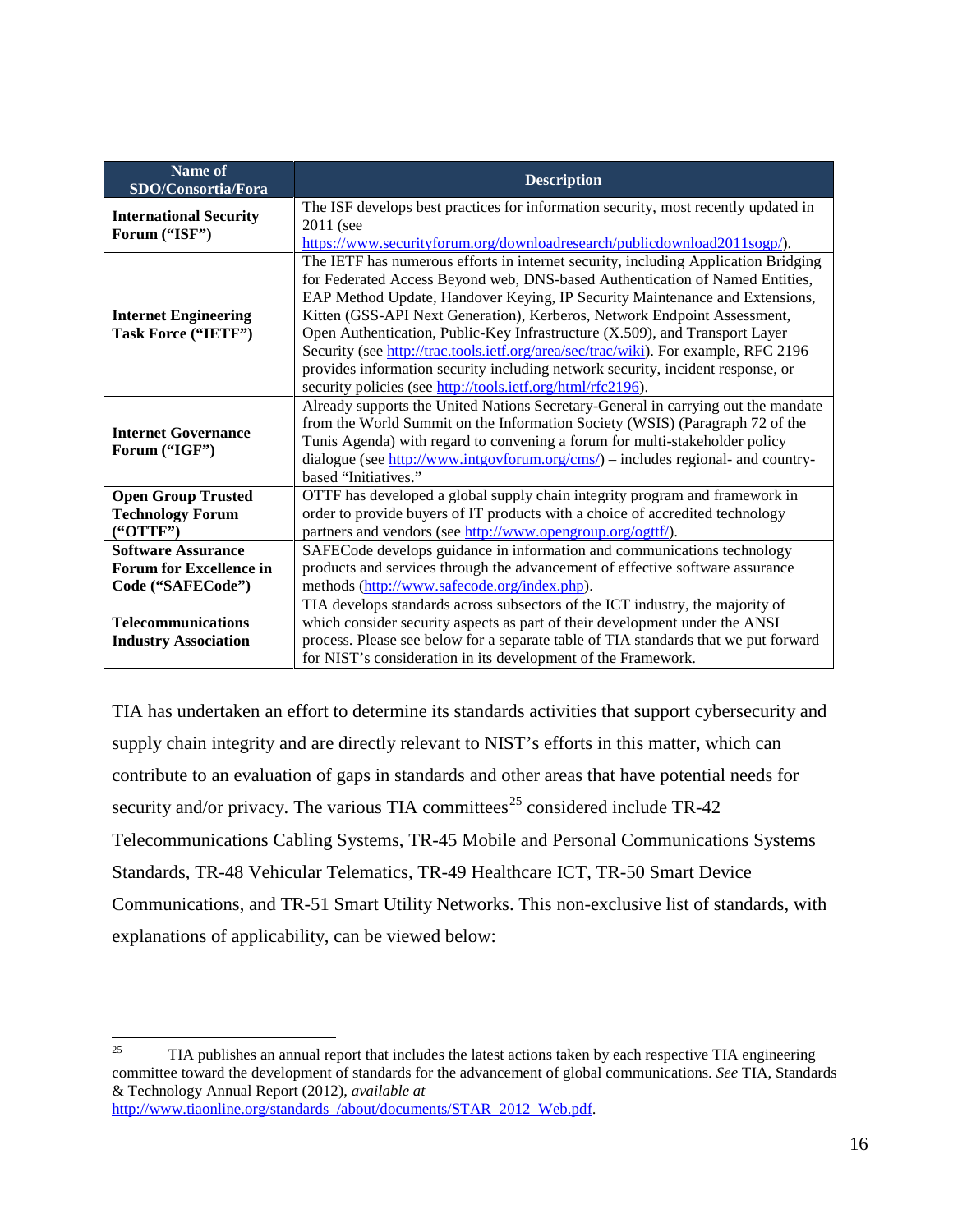| <b>Title of Standard</b>             | <b>Description of Standard</b>                                                            | <b>Importance of Standard</b>                                                |
|--------------------------------------|-------------------------------------------------------------------------------------------|------------------------------------------------------------------------------|
| TIA-1121.005 Security                | This standard was prepared by Technical                                                   | This standard provides a specification                                       |
| Functions for Ultra                  | Specification Group C of the Third Generation                                             | for securing land mobile wireless                                            |
| Mobile Broadband                     | Partnership Project 2 (3GPP2). This Standard is                                           | systems based upon cellular principles.                                      |
| (UMB) Air Interface                  | the Security Functions part of the Ultra                                                  | This Standard is one part                                                    |
| Specification                        | Mobile Broadband <sup>™</sup> (UMB™) air interface.                                       | of the IMT-2000 CDMA Multi-Carrier,                                          |
|                                      |                                                                                           | IMT-2000 CDMA MC, also known as                                              |
|                                      |                                                                                           | cdma2000®                                                                    |
| TIA-1008 ANNEX B-                    | This document is an annex to the IP over                                                  | The purpose of this standard is                                              |
| <b>IPoS</b> Security                 | Satellite (IPoS) MAC/SLC Layer Specification                                              | preventing the unauthorized access to                                        |
|                                      | that describes the security procedures                                                    | IPoS services.                                                               |
|                                      | supported within IPoS.                                                                    |                                                                              |
| <b>Technical Standards</b>           | This TSB addresses the management of cyber                                                | Machine-to-Machine ("M2M") devices                                           |
| <b>Bulletin Smart Device</b>         | security related risk derived from or associated                                          | are typically resource constrained                                           |
| Communications;                      | with the operation and use of information                                                 | devices that often have little added                                         |
| Security Bulletin                    | technology and systems and/or the                                                         | capacity for security. This document                                         |
|                                      | environments in which they operate. The<br>bulletin is not intended to replace or subsume | considers the overall security of the<br>M2M architecture, including Data in |
|                                      | other risk-related activities, programs,                                                  | Transit and Data at Rest. This                                               |
|                                      | processes, or approaches that organizations                                               | document defines an "attack surface"                                         |
|                                      | have implemented or intend to implement                                                   | with the emphasis on the possible                                            |
|                                      | addressing areas of risk management covered                                               | threats against the TIA M2M                                                  |
|                                      | by other legislation, regulation, policies,                                               | architecture (TIA-4940.005). It also                                         |
|                                      | programmatic initiatives, or mission and                                                  | defines a risk model, and a method to                                        |
|                                      | business requirements.                                                                    | calculate a risk vale by applying an                                         |
|                                      |                                                                                           | annualized los expectancy value to                                           |
|                                      |                                                                                           | illustrate the financial impact that risk                                    |
|                                      |                                                                                           | decisions create.                                                            |
| TIA-4940.005 Smart                   | This document is a member of a multi-part                                                 | This standard provides a high level                                          |
| Device                               | standard that, when taken in total, defines the                                           | system architecture for Machine-to-                                          |
| Communications                       | requirements for communications pertaining to                                             | Machine (M2M) smart device                                                   |
| Reference Architecture               | the access agnostic (e.g. PHY and MAC                                                     | communication. The architecture                                              |
|                                      | agnostic) monitoring and bi-directional                                                   | includes the incorporation of various                                        |
|                                      | communication of events and information                                                   | security considerations, including                                           |
|                                      | between smart devices and other devices,                                                  | authentication, authorization, and the                                       |
|                                      | applications and networks.                                                                | use of secure protocol types.                                                |
| TIA-4940.020 Smart                   | This document is a member of a multi-part                                                 | This standard provides the basic                                             |
| Device                               | standard that, when taken in total, defines the                                           | commands and security commands as<br>part of the TIA Machine-to-Machine      |
| Communications;<br>Protocol Aspects; | requirements for communications pertaining to<br>the access agnostic (e.g. PHY and MAC    | (M2M) smart device reference                                                 |
| Introduction                         | agnostic) monitoring and bi-directional                                                   | architecture, TIA-4940.005. The                                              |
|                                      | communication of events and information                                                   | document does not identify specific                                          |
|                                      | between smart devices and other devices,                                                  | protocols to be used by the                                                  |
|                                      | applications and networks. This document                                                  | implementer, but rather, when taken in                                       |
|                                      | provides an introduction to the protocols.                                                | total, defines the requirements for                                          |
|                                      |                                                                                           | communications pertaining to the                                             |
|                                      |                                                                                           | access agnostic monitoring of bi-                                            |
|                                      |                                                                                           | directional communication of events                                          |
|                                      |                                                                                           | and information between logical                                              |
|                                      |                                                                                           | entities, such as Point-of-Attachment                                        |
|                                      |                                                                                           | and applications or networks.                                                |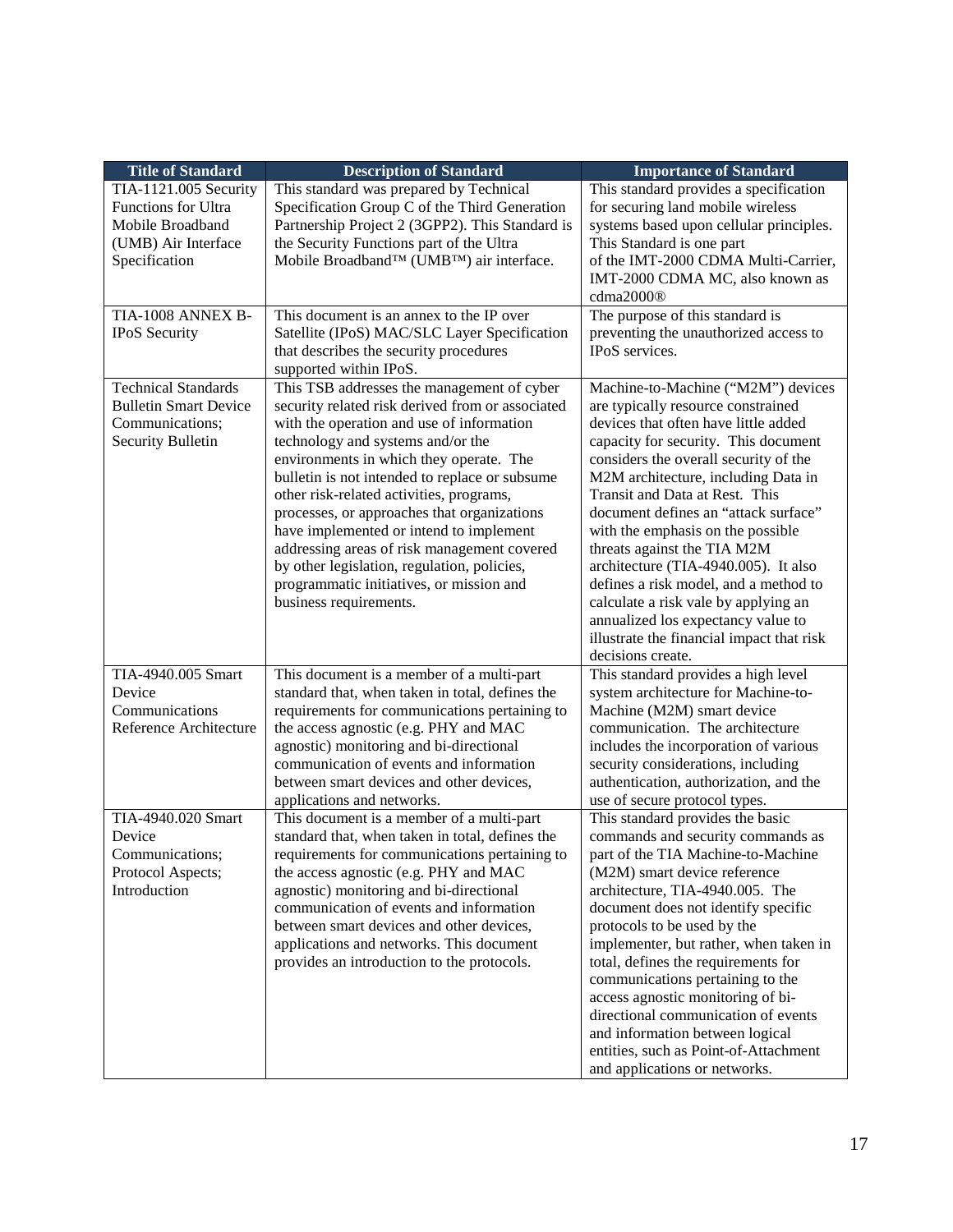| <b>TIA-942-A</b><br>This Standard includes information for<br>This document presents an infrastructure<br>Telecommunications<br>topology for accessing and connecting the<br>four tiers relating to various levels of<br><b>Infrastructure Standard</b><br>respective elements in the various cabling<br>availability and security of the data<br>for Data Centers<br>system configurations currently found in the<br>center facility infrastructure. Higher<br>data center environment. In order to determine<br>tiers correspond to higher availability<br>the performance requirements of a generic<br>and security. It is important to<br>understand that certain intentional or<br>cabling system, various telecommunications<br>services and applications were considered. In<br>accidental events, or acts of nature,<br>addition, this document addresses the floor<br>pose a risk to the operation of data<br>layout related to achieving the proper balance<br>centers. It is important for the data<br>between security, rack density, and<br>center designer, administrator and<br>manageability.<br>manager to both assess and try to<br>mitigate the risk to their facilities these<br>events pose, as well as make<br>contingency plans. The designer<br>should provide a risk assessment, as<br>well as ways to mitigate that risk. The<br>standard also addresses considerations<br>to improve the security of various<br>portions of a data center facility,<br>including the entrance room, main<br>distribution area (MDA), intermediate<br>distribution area (IDA), horizontal<br>distribution area (HAD), zone<br>distribution area (ZDA) and equipment<br>distribution area (EDA).<br>TIA-568-C.1<br>This Addendum specifies additional<br>This standard provides standardized<br>Telecommunications<br>requirements, exceptions and allowances to<br>specific pathway and space design and<br>Cabling Standard<br>ANSI/TIA-569-C for commercial buildings.<br>construction in support of<br>Addendum 1-<br>telecommunications media and<br>Pathways and Spaces<br>equipment in commercial buildings.<br>Requirements and considerations for<br>the secure construction and layout of<br>cable pathways and spaces in support<br>of telecommunications media and<br>equipment within multi-tenant<br>buildings are provided.<br>This document describes detailed cryptographic<br>ANSI/TIA-968-A<br>This standard specifies technical<br>procedures for wireless system applications.<br>Telecommunications-<br>criteria for terminal equipment<br>approved in accordance with 47 CFR<br>Telephone Terminal<br>These procedures are used to perform the<br>Equipment - Technical<br>security services of mutual authentication<br>(Code of Federal Regulations) Part 68<br>between mobile stations and base stations,<br>Requirements for<br>for direct connection to the public<br>Connection of<br>subscriber message encryption, and key<br>switched telephone network, including<br>Terminal Equipment to<br>private line services provided by<br>agreement within wireless equipment. This<br>wireline facilities owned by providers<br>the Telephone<br>document contains both textual descriptions | <b>Title of Standard</b> | <b>Description of Standard</b> | <b>Importance of Standard</b> |
|----------------------------------------------------------------------------------------------------------------------------------------------------------------------------------------------------------------------------------------------------------------------------------------------------------------------------------------------------------------------------------------------------------------------------------------------------------------------------------------------------------------------------------------------------------------------------------------------------------------------------------------------------------------------------------------------------------------------------------------------------------------------------------------------------------------------------------------------------------------------------------------------------------------------------------------------------------------------------------------------------------------------------------------------------------------------------------------------------------------------------------------------------------------------------------------------------------------------------------------------------------------------------------------------------------------------------------------------------------------------------------------------------------------------------------------------------------------------------------------------------------------------------------------------------------------------------------------------------------------------------------------------------------------------------------------------------------------------------------------------------------------------------------------------------------------------------------------------------------------------------------------------------------------------------------------------------------------------------------------------------------------------------------------------------------------------------------------------------------------------------------------------------------------------------------------------------------------------------------------------------------------------------------------------------------------------------------------------------------------------------------------------------------------------------------------------------------------------------------------------------------------------------------------------------------------------------------------------------------------------------------------------------------------------------------------------------------------------------------------------------------------------------------------------------------------------------------------------------------------------------------------------------------------------------------------------------------------------------------------------------------------------------------------------------------------------------------------------------------------------------------------------------------------------------------------------------------------------------------|--------------------------|--------------------------------|-------------------------------|
|                                                                                                                                                                                                                                                                                                                                                                                                                                                                                                                                                                                                                                                                                                                                                                                                                                                                                                                                                                                                                                                                                                                                                                                                                                                                                                                                                                                                                                                                                                                                                                                                                                                                                                                                                                                                                                                                                                                                                                                                                                                                                                                                                                                                                                                                                                                                                                                                                                                                                                                                                                                                                                                                                                                                                                                                                                                                                                                                                                                                                                                                                                                                                                                                                                  |                          |                                |                               |
|                                                                                                                                                                                                                                                                                                                                                                                                                                                                                                                                                                                                                                                                                                                                                                                                                                                                                                                                                                                                                                                                                                                                                                                                                                                                                                                                                                                                                                                                                                                                                                                                                                                                                                                                                                                                                                                                                                                                                                                                                                                                                                                                                                                                                                                                                                                                                                                                                                                                                                                                                                                                                                                                                                                                                                                                                                                                                                                                                                                                                                                                                                                                                                                                                                  |                          |                                |                               |
|                                                                                                                                                                                                                                                                                                                                                                                                                                                                                                                                                                                                                                                                                                                                                                                                                                                                                                                                                                                                                                                                                                                                                                                                                                                                                                                                                                                                                                                                                                                                                                                                                                                                                                                                                                                                                                                                                                                                                                                                                                                                                                                                                                                                                                                                                                                                                                                                                                                                                                                                                                                                                                                                                                                                                                                                                                                                                                                                                                                                                                                                                                                                                                                                                                  |                          |                                |                               |
|                                                                                                                                                                                                                                                                                                                                                                                                                                                                                                                                                                                                                                                                                                                                                                                                                                                                                                                                                                                                                                                                                                                                                                                                                                                                                                                                                                                                                                                                                                                                                                                                                                                                                                                                                                                                                                                                                                                                                                                                                                                                                                                                                                                                                                                                                                                                                                                                                                                                                                                                                                                                                                                                                                                                                                                                                                                                                                                                                                                                                                                                                                                                                                                                                                  |                          |                                |                               |
|                                                                                                                                                                                                                                                                                                                                                                                                                                                                                                                                                                                                                                                                                                                                                                                                                                                                                                                                                                                                                                                                                                                                                                                                                                                                                                                                                                                                                                                                                                                                                                                                                                                                                                                                                                                                                                                                                                                                                                                                                                                                                                                                                                                                                                                                                                                                                                                                                                                                                                                                                                                                                                                                                                                                                                                                                                                                                                                                                                                                                                                                                                                                                                                                                                  |                          |                                |                               |
|                                                                                                                                                                                                                                                                                                                                                                                                                                                                                                                                                                                                                                                                                                                                                                                                                                                                                                                                                                                                                                                                                                                                                                                                                                                                                                                                                                                                                                                                                                                                                                                                                                                                                                                                                                                                                                                                                                                                                                                                                                                                                                                                                                                                                                                                                                                                                                                                                                                                                                                                                                                                                                                                                                                                                                                                                                                                                                                                                                                                                                                                                                                                                                                                                                  |                          |                                |                               |
|                                                                                                                                                                                                                                                                                                                                                                                                                                                                                                                                                                                                                                                                                                                                                                                                                                                                                                                                                                                                                                                                                                                                                                                                                                                                                                                                                                                                                                                                                                                                                                                                                                                                                                                                                                                                                                                                                                                                                                                                                                                                                                                                                                                                                                                                                                                                                                                                                                                                                                                                                                                                                                                                                                                                                                                                                                                                                                                                                                                                                                                                                                                                                                                                                                  |                          |                                |                               |
|                                                                                                                                                                                                                                                                                                                                                                                                                                                                                                                                                                                                                                                                                                                                                                                                                                                                                                                                                                                                                                                                                                                                                                                                                                                                                                                                                                                                                                                                                                                                                                                                                                                                                                                                                                                                                                                                                                                                                                                                                                                                                                                                                                                                                                                                                                                                                                                                                                                                                                                                                                                                                                                                                                                                                                                                                                                                                                                                                                                                                                                                                                                                                                                                                                  |                          |                                |                               |
|                                                                                                                                                                                                                                                                                                                                                                                                                                                                                                                                                                                                                                                                                                                                                                                                                                                                                                                                                                                                                                                                                                                                                                                                                                                                                                                                                                                                                                                                                                                                                                                                                                                                                                                                                                                                                                                                                                                                                                                                                                                                                                                                                                                                                                                                                                                                                                                                                                                                                                                                                                                                                                                                                                                                                                                                                                                                                                                                                                                                                                                                                                                                                                                                                                  |                          |                                |                               |
|                                                                                                                                                                                                                                                                                                                                                                                                                                                                                                                                                                                                                                                                                                                                                                                                                                                                                                                                                                                                                                                                                                                                                                                                                                                                                                                                                                                                                                                                                                                                                                                                                                                                                                                                                                                                                                                                                                                                                                                                                                                                                                                                                                                                                                                                                                                                                                                                                                                                                                                                                                                                                                                                                                                                                                                                                                                                                                                                                                                                                                                                                                                                                                                                                                  |                          |                                |                               |
|                                                                                                                                                                                                                                                                                                                                                                                                                                                                                                                                                                                                                                                                                                                                                                                                                                                                                                                                                                                                                                                                                                                                                                                                                                                                                                                                                                                                                                                                                                                                                                                                                                                                                                                                                                                                                                                                                                                                                                                                                                                                                                                                                                                                                                                                                                                                                                                                                                                                                                                                                                                                                                                                                                                                                                                                                                                                                                                                                                                                                                                                                                                                                                                                                                  |                          |                                |                               |
|                                                                                                                                                                                                                                                                                                                                                                                                                                                                                                                                                                                                                                                                                                                                                                                                                                                                                                                                                                                                                                                                                                                                                                                                                                                                                                                                                                                                                                                                                                                                                                                                                                                                                                                                                                                                                                                                                                                                                                                                                                                                                                                                                                                                                                                                                                                                                                                                                                                                                                                                                                                                                                                                                                                                                                                                                                                                                                                                                                                                                                                                                                                                                                                                                                  |                          |                                |                               |
|                                                                                                                                                                                                                                                                                                                                                                                                                                                                                                                                                                                                                                                                                                                                                                                                                                                                                                                                                                                                                                                                                                                                                                                                                                                                                                                                                                                                                                                                                                                                                                                                                                                                                                                                                                                                                                                                                                                                                                                                                                                                                                                                                                                                                                                                                                                                                                                                                                                                                                                                                                                                                                                                                                                                                                                                                                                                                                                                                                                                                                                                                                                                                                                                                                  |                          |                                |                               |
|                                                                                                                                                                                                                                                                                                                                                                                                                                                                                                                                                                                                                                                                                                                                                                                                                                                                                                                                                                                                                                                                                                                                                                                                                                                                                                                                                                                                                                                                                                                                                                                                                                                                                                                                                                                                                                                                                                                                                                                                                                                                                                                                                                                                                                                                                                                                                                                                                                                                                                                                                                                                                                                                                                                                                                                                                                                                                                                                                                                                                                                                                                                                                                                                                                  |                          |                                |                               |
|                                                                                                                                                                                                                                                                                                                                                                                                                                                                                                                                                                                                                                                                                                                                                                                                                                                                                                                                                                                                                                                                                                                                                                                                                                                                                                                                                                                                                                                                                                                                                                                                                                                                                                                                                                                                                                                                                                                                                                                                                                                                                                                                                                                                                                                                                                                                                                                                                                                                                                                                                                                                                                                                                                                                                                                                                                                                                                                                                                                                                                                                                                                                                                                                                                  |                          |                                |                               |
|                                                                                                                                                                                                                                                                                                                                                                                                                                                                                                                                                                                                                                                                                                                                                                                                                                                                                                                                                                                                                                                                                                                                                                                                                                                                                                                                                                                                                                                                                                                                                                                                                                                                                                                                                                                                                                                                                                                                                                                                                                                                                                                                                                                                                                                                                                                                                                                                                                                                                                                                                                                                                                                                                                                                                                                                                                                                                                                                                                                                                                                                                                                                                                                                                                  |                          |                                |                               |
|                                                                                                                                                                                                                                                                                                                                                                                                                                                                                                                                                                                                                                                                                                                                                                                                                                                                                                                                                                                                                                                                                                                                                                                                                                                                                                                                                                                                                                                                                                                                                                                                                                                                                                                                                                                                                                                                                                                                                                                                                                                                                                                                                                                                                                                                                                                                                                                                                                                                                                                                                                                                                                                                                                                                                                                                                                                                                                                                                                                                                                                                                                                                                                                                                                  |                          |                                |                               |
|                                                                                                                                                                                                                                                                                                                                                                                                                                                                                                                                                                                                                                                                                                                                                                                                                                                                                                                                                                                                                                                                                                                                                                                                                                                                                                                                                                                                                                                                                                                                                                                                                                                                                                                                                                                                                                                                                                                                                                                                                                                                                                                                                                                                                                                                                                                                                                                                                                                                                                                                                                                                                                                                                                                                                                                                                                                                                                                                                                                                                                                                                                                                                                                                                                  |                          |                                |                               |
|                                                                                                                                                                                                                                                                                                                                                                                                                                                                                                                                                                                                                                                                                                                                                                                                                                                                                                                                                                                                                                                                                                                                                                                                                                                                                                                                                                                                                                                                                                                                                                                                                                                                                                                                                                                                                                                                                                                                                                                                                                                                                                                                                                                                                                                                                                                                                                                                                                                                                                                                                                                                                                                                                                                                                                                                                                                                                                                                                                                                                                                                                                                                                                                                                                  |                          |                                |                               |
|                                                                                                                                                                                                                                                                                                                                                                                                                                                                                                                                                                                                                                                                                                                                                                                                                                                                                                                                                                                                                                                                                                                                                                                                                                                                                                                                                                                                                                                                                                                                                                                                                                                                                                                                                                                                                                                                                                                                                                                                                                                                                                                                                                                                                                                                                                                                                                                                                                                                                                                                                                                                                                                                                                                                                                                                                                                                                                                                                                                                                                                                                                                                                                                                                                  |                          |                                |                               |
|                                                                                                                                                                                                                                                                                                                                                                                                                                                                                                                                                                                                                                                                                                                                                                                                                                                                                                                                                                                                                                                                                                                                                                                                                                                                                                                                                                                                                                                                                                                                                                                                                                                                                                                                                                                                                                                                                                                                                                                                                                                                                                                                                                                                                                                                                                                                                                                                                                                                                                                                                                                                                                                                                                                                                                                                                                                                                                                                                                                                                                                                                                                                                                                                                                  |                          |                                |                               |
|                                                                                                                                                                                                                                                                                                                                                                                                                                                                                                                                                                                                                                                                                                                                                                                                                                                                                                                                                                                                                                                                                                                                                                                                                                                                                                                                                                                                                                                                                                                                                                                                                                                                                                                                                                                                                                                                                                                                                                                                                                                                                                                                                                                                                                                                                                                                                                                                                                                                                                                                                                                                                                                                                                                                                                                                                                                                                                                                                                                                                                                                                                                                                                                                                                  |                          |                                |                               |
|                                                                                                                                                                                                                                                                                                                                                                                                                                                                                                                                                                                                                                                                                                                                                                                                                                                                                                                                                                                                                                                                                                                                                                                                                                                                                                                                                                                                                                                                                                                                                                                                                                                                                                                                                                                                                                                                                                                                                                                                                                                                                                                                                                                                                                                                                                                                                                                                                                                                                                                                                                                                                                                                                                                                                                                                                                                                                                                                                                                                                                                                                                                                                                                                                                  |                          |                                |                               |
|                                                                                                                                                                                                                                                                                                                                                                                                                                                                                                                                                                                                                                                                                                                                                                                                                                                                                                                                                                                                                                                                                                                                                                                                                                                                                                                                                                                                                                                                                                                                                                                                                                                                                                                                                                                                                                                                                                                                                                                                                                                                                                                                                                                                                                                                                                                                                                                                                                                                                                                                                                                                                                                                                                                                                                                                                                                                                                                                                                                                                                                                                                                                                                                                                                  |                          |                                |                               |
|                                                                                                                                                                                                                                                                                                                                                                                                                                                                                                                                                                                                                                                                                                                                                                                                                                                                                                                                                                                                                                                                                                                                                                                                                                                                                                                                                                                                                                                                                                                                                                                                                                                                                                                                                                                                                                                                                                                                                                                                                                                                                                                                                                                                                                                                                                                                                                                                                                                                                                                                                                                                                                                                                                                                                                                                                                                                                                                                                                                                                                                                                                                                                                                                                                  |                          |                                |                               |
|                                                                                                                                                                                                                                                                                                                                                                                                                                                                                                                                                                                                                                                                                                                                                                                                                                                                                                                                                                                                                                                                                                                                                                                                                                                                                                                                                                                                                                                                                                                                                                                                                                                                                                                                                                                                                                                                                                                                                                                                                                                                                                                                                                                                                                                                                                                                                                                                                                                                                                                                                                                                                                                                                                                                                                                                                                                                                                                                                                                                                                                                                                                                                                                                                                  |                          |                                |                               |
|                                                                                                                                                                                                                                                                                                                                                                                                                                                                                                                                                                                                                                                                                                                                                                                                                                                                                                                                                                                                                                                                                                                                                                                                                                                                                                                                                                                                                                                                                                                                                                                                                                                                                                                                                                                                                                                                                                                                                                                                                                                                                                                                                                                                                                                                                                                                                                                                                                                                                                                                                                                                                                                                                                                                                                                                                                                                                                                                                                                                                                                                                                                                                                                                                                  |                          |                                |                               |
|                                                                                                                                                                                                                                                                                                                                                                                                                                                                                                                                                                                                                                                                                                                                                                                                                                                                                                                                                                                                                                                                                                                                                                                                                                                                                                                                                                                                                                                                                                                                                                                                                                                                                                                                                                                                                                                                                                                                                                                                                                                                                                                                                                                                                                                                                                                                                                                                                                                                                                                                                                                                                                                                                                                                                                                                                                                                                                                                                                                                                                                                                                                                                                                                                                  |                          |                                |                               |
|                                                                                                                                                                                                                                                                                                                                                                                                                                                                                                                                                                                                                                                                                                                                                                                                                                                                                                                                                                                                                                                                                                                                                                                                                                                                                                                                                                                                                                                                                                                                                                                                                                                                                                                                                                                                                                                                                                                                                                                                                                                                                                                                                                                                                                                                                                                                                                                                                                                                                                                                                                                                                                                                                                                                                                                                                                                                                                                                                                                                                                                                                                                                                                                                                                  |                          |                                |                               |
|                                                                                                                                                                                                                                                                                                                                                                                                                                                                                                                                                                                                                                                                                                                                                                                                                                                                                                                                                                                                                                                                                                                                                                                                                                                                                                                                                                                                                                                                                                                                                                                                                                                                                                                                                                                                                                                                                                                                                                                                                                                                                                                                                                                                                                                                                                                                                                                                                                                                                                                                                                                                                                                                                                                                                                                                                                                                                                                                                                                                                                                                                                                                                                                                                                  |                          |                                |                               |
|                                                                                                                                                                                                                                                                                                                                                                                                                                                                                                                                                                                                                                                                                                                                                                                                                                                                                                                                                                                                                                                                                                                                                                                                                                                                                                                                                                                                                                                                                                                                                                                                                                                                                                                                                                                                                                                                                                                                                                                                                                                                                                                                                                                                                                                                                                                                                                                                                                                                                                                                                                                                                                                                                                                                                                                                                                                                                                                                                                                                                                                                                                                                                                                                                                  |                          |                                |                               |
|                                                                                                                                                                                                                                                                                                                                                                                                                                                                                                                                                                                                                                                                                                                                                                                                                                                                                                                                                                                                                                                                                                                                                                                                                                                                                                                                                                                                                                                                                                                                                                                                                                                                                                                                                                                                                                                                                                                                                                                                                                                                                                                                                                                                                                                                                                                                                                                                                                                                                                                                                                                                                                                                                                                                                                                                                                                                                                                                                                                                                                                                                                                                                                                                                                  |                          |                                |                               |
|                                                                                                                                                                                                                                                                                                                                                                                                                                                                                                                                                                                                                                                                                                                                                                                                                                                                                                                                                                                                                                                                                                                                                                                                                                                                                                                                                                                                                                                                                                                                                                                                                                                                                                                                                                                                                                                                                                                                                                                                                                                                                                                                                                                                                                                                                                                                                                                                                                                                                                                                                                                                                                                                                                                                                                                                                                                                                                                                                                                                                                                                                                                                                                                                                                  |                          |                                |                               |
|                                                                                                                                                                                                                                                                                                                                                                                                                                                                                                                                                                                                                                                                                                                                                                                                                                                                                                                                                                                                                                                                                                                                                                                                                                                                                                                                                                                                                                                                                                                                                                                                                                                                                                                                                                                                                                                                                                                                                                                                                                                                                                                                                                                                                                                                                                                                                                                                                                                                                                                                                                                                                                                                                                                                                                                                                                                                                                                                                                                                                                                                                                                                                                                                                                  |                          |                                |                               |
|                                                                                                                                                                                                                                                                                                                                                                                                                                                                                                                                                                                                                                                                                                                                                                                                                                                                                                                                                                                                                                                                                                                                                                                                                                                                                                                                                                                                                                                                                                                                                                                                                                                                                                                                                                                                                                                                                                                                                                                                                                                                                                                                                                                                                                                                                                                                                                                                                                                                                                                                                                                                                                                                                                                                                                                                                                                                                                                                                                                                                                                                                                                                                                                                                                  |                          |                                |                               |
|                                                                                                                                                                                                                                                                                                                                                                                                                                                                                                                                                                                                                                                                                                                                                                                                                                                                                                                                                                                                                                                                                                                                                                                                                                                                                                                                                                                                                                                                                                                                                                                                                                                                                                                                                                                                                                                                                                                                                                                                                                                                                                                                                                                                                                                                                                                                                                                                                                                                                                                                                                                                                                                                                                                                                                                                                                                                                                                                                                                                                                                                                                                                                                                                                                  |                          |                                |                               |
|                                                                                                                                                                                                                                                                                                                                                                                                                                                                                                                                                                                                                                                                                                                                                                                                                                                                                                                                                                                                                                                                                                                                                                                                                                                                                                                                                                                                                                                                                                                                                                                                                                                                                                                                                                                                                                                                                                                                                                                                                                                                                                                                                                                                                                                                                                                                                                                                                                                                                                                                                                                                                                                                                                                                                                                                                                                                                                                                                                                                                                                                                                                                                                                                                                  |                          |                                |                               |
|                                                                                                                                                                                                                                                                                                                                                                                                                                                                                                                                                                                                                                                                                                                                                                                                                                                                                                                                                                                                                                                                                                                                                                                                                                                                                                                                                                                                                                                                                                                                                                                                                                                                                                                                                                                                                                                                                                                                                                                                                                                                                                                                                                                                                                                                                                                                                                                                                                                                                                                                                                                                                                                                                                                                                                                                                                                                                                                                                                                                                                                                                                                                                                                                                                  |                          |                                |                               |
|                                                                                                                                                                                                                                                                                                                                                                                                                                                                                                                                                                                                                                                                                                                                                                                                                                                                                                                                                                                                                                                                                                                                                                                                                                                                                                                                                                                                                                                                                                                                                                                                                                                                                                                                                                                                                                                                                                                                                                                                                                                                                                                                                                                                                                                                                                                                                                                                                                                                                                                                                                                                                                                                                                                                                                                                                                                                                                                                                                                                                                                                                                                                                                                                                                  |                          |                                |                               |
|                                                                                                                                                                                                                                                                                                                                                                                                                                                                                                                                                                                                                                                                                                                                                                                                                                                                                                                                                                                                                                                                                                                                                                                                                                                                                                                                                                                                                                                                                                                                                                                                                                                                                                                                                                                                                                                                                                                                                                                                                                                                                                                                                                                                                                                                                                                                                                                                                                                                                                                                                                                                                                                                                                                                                                                                                                                                                                                                                                                                                                                                                                                                                                                                                                  |                          |                                |                               |
|                                                                                                                                                                                                                                                                                                                                                                                                                                                                                                                                                                                                                                                                                                                                                                                                                                                                                                                                                                                                                                                                                                                                                                                                                                                                                                                                                                                                                                                                                                                                                                                                                                                                                                                                                                                                                                                                                                                                                                                                                                                                                                                                                                                                                                                                                                                                                                                                                                                                                                                                                                                                                                                                                                                                                                                                                                                                                                                                                                                                                                                                                                                                                                                                                                  |                          |                                |                               |
|                                                                                                                                                                                                                                                                                                                                                                                                                                                                                                                                                                                                                                                                                                                                                                                                                                                                                                                                                                                                                                                                                                                                                                                                                                                                                                                                                                                                                                                                                                                                                                                                                                                                                                                                                                                                                                                                                                                                                                                                                                                                                                                                                                                                                                                                                                                                                                                                                                                                                                                                                                                                                                                                                                                                                                                                                                                                                                                                                                                                                                                                                                                                                                                                                                  |                          |                                |                               |
|                                                                                                                                                                                                                                                                                                                                                                                                                                                                                                                                                                                                                                                                                                                                                                                                                                                                                                                                                                                                                                                                                                                                                                                                                                                                                                                                                                                                                                                                                                                                                                                                                                                                                                                                                                                                                                                                                                                                                                                                                                                                                                                                                                                                                                                                                                                                                                                                                                                                                                                                                                                                                                                                                                                                                                                                                                                                                                                                                                                                                                                                                                                                                                                                                                  |                          |                                |                               |
|                                                                                                                                                                                                                                                                                                                                                                                                                                                                                                                                                                                                                                                                                                                                                                                                                                                                                                                                                                                                                                                                                                                                                                                                                                                                                                                                                                                                                                                                                                                                                                                                                                                                                                                                                                                                                                                                                                                                                                                                                                                                                                                                                                                                                                                                                                                                                                                                                                                                                                                                                                                                                                                                                                                                                                                                                                                                                                                                                                                                                                                                                                                                                                                                                                  |                          |                                |                               |
|                                                                                                                                                                                                                                                                                                                                                                                                                                                                                                                                                                                                                                                                                                                                                                                                                                                                                                                                                                                                                                                                                                                                                                                                                                                                                                                                                                                                                                                                                                                                                                                                                                                                                                                                                                                                                                                                                                                                                                                                                                                                                                                                                                                                                                                                                                                                                                                                                                                                                                                                                                                                                                                                                                                                                                                                                                                                                                                                                                                                                                                                                                                                                                                                                                  |                          |                                |                               |
| Network<br>and reference implementations for the<br>of wireline telecommunications. The                                                                                                                                                                                                                                                                                                                                                                                                                                                                                                                                                                                                                                                                                                                                                                                                                                                                                                                                                                                                                                                                                                                                                                                                                                                                                                                                                                                                                                                                                                                                                                                                                                                                                                                                                                                                                                                                                                                                                                                                                                                                                                                                                                                                                                                                                                                                                                                                                                                                                                                                                                                                                                                                                                                                                                                                                                                                                                                                                                                                                                                                                                                                          |                          |                                |                               |
| procedures. The textual descriptions are<br>technical criteria defined is intended to                                                                                                                                                                                                                                                                                                                                                                                                                                                                                                                                                                                                                                                                                                                                                                                                                                                                                                                                                                                                                                                                                                                                                                                                                                                                                                                                                                                                                                                                                                                                                                                                                                                                                                                                                                                                                                                                                                                                                                                                                                                                                                                                                                                                                                                                                                                                                                                                                                                                                                                                                                                                                                                                                                                                                                                                                                                                                                                                                                                                                                                                                                                                            |                          |                                |                               |
| provided as an aid to the reader. In the event of<br>protect the telephone network from the                                                                                                                                                                                                                                                                                                                                                                                                                                                                                                                                                                                                                                                                                                                                                                                                                                                                                                                                                                                                                                                                                                                                                                                                                                                                                                                                                                                                                                                                                                                                                                                                                                                                                                                                                                                                                                                                                                                                                                                                                                                                                                                                                                                                                                                                                                                                                                                                                                                                                                                                                                                                                                                                                                                                                                                                                                                                                                                                                                                                                                                                                                                                      |                          |                                |                               |
| harms defined in 47 CFR 68.3.<br>a conflict between the text description and the                                                                                                                                                                                                                                                                                                                                                                                                                                                                                                                                                                                                                                                                                                                                                                                                                                                                                                                                                                                                                                                                                                                                                                                                                                                                                                                                                                                                                                                                                                                                                                                                                                                                                                                                                                                                                                                                                                                                                                                                                                                                                                                                                                                                                                                                                                                                                                                                                                                                                                                                                                                                                                                                                                                                                                                                                                                                                                                                                                                                                                                                                                                                                 |                          |                                |                               |
| reference code, it is recommended that<br>implementations agree with the reference code.                                                                                                                                                                                                                                                                                                                                                                                                                                                                                                                                                                                                                                                                                                                                                                                                                                                                                                                                                                                                                                                                                                                                                                                                                                                                                                                                                                                                                                                                                                                                                                                                                                                                                                                                                                                                                                                                                                                                                                                                                                                                                                                                                                                                                                                                                                                                                                                                                                                                                                                                                                                                                                                                                                                                                                                                                                                                                                                                                                                                                                                                                                                                         |                          |                                |                               |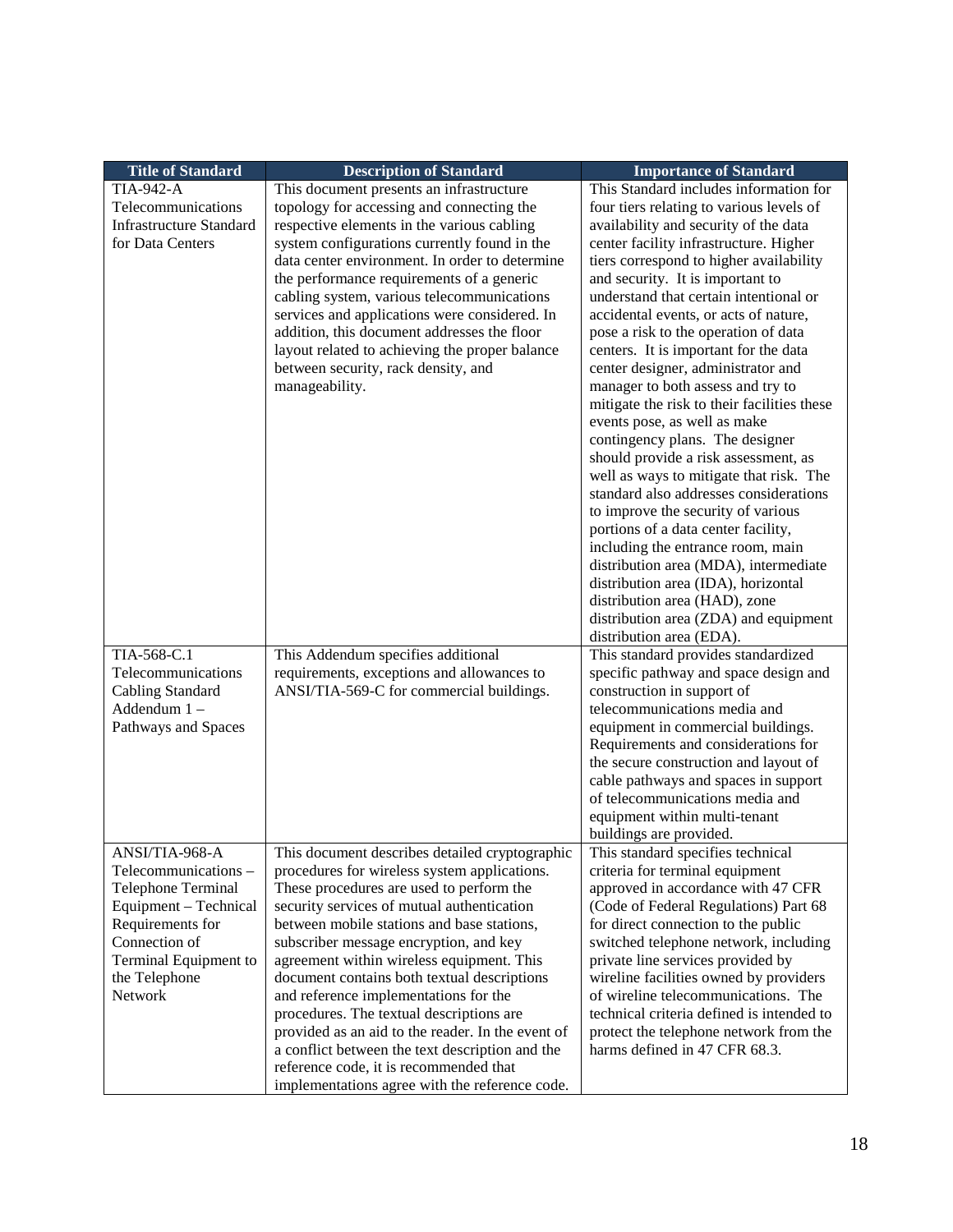| <b>Title of Standard</b>                                                                                    | <b>Description of Standard</b>                                                                                                                                                                                                                                                                                                                                                                                                                                                                                                                                                                                                                       | <b>Importance of Standard</b>                                                                                                                                                                                                         |
|-------------------------------------------------------------------------------------------------------------|------------------------------------------------------------------------------------------------------------------------------------------------------------------------------------------------------------------------------------------------------------------------------------------------------------------------------------------------------------------------------------------------------------------------------------------------------------------------------------------------------------------------------------------------------------------------------------------------------------------------------------------------------|---------------------------------------------------------------------------------------------------------------------------------------------------------------------------------------------------------------------------------------|
| $ANSI/TIA-569-C$<br><b>Commercial Building</b><br>Standard for<br>Telecommunications<br>Pathways and Spaces | This standard specifies requirements for<br>telecommunications pathways and spaces both<br>within and between buildings.                                                                                                                                                                                                                                                                                                                                                                                                                                                                                                                             | This standard, and its related<br>addendums, provide guidance for<br>alternate routing of cabling into a<br>building to help prevent loss of<br>conventional and emergency<br>communications and services.                            |
| TIA-946 Enhanced<br>Cryptographic<br>Algorithms                                                             | This standard, developed by the TIA TR-45 Ad<br>Hoc Authentication Group, describes detailed<br>cryptographic procedures for wireless system<br>applications.<br>The TR-45 Ad Hoc Authentication Group<br>addresses cdma2000® packet data security<br>requirements and is responsible for Security<br>Assessment Issues, including IP-related aspects<br>and selection of cryptographic algorithms that<br>are supported within TR-45 Engineering<br>Committee security mechanisms. The Group<br>collaborates with the Third Generation<br>Partnership Project (3GPP2) Technical<br>Specification Group (TSG)-S, Working Group<br>(WG) 4 (Security). | The procedures within TIA-946 are<br>used to perform the security services of<br>mutual authentication between mobile<br>stations and base stations, subscriber<br>message encryption and key agreement<br>within wireless equipment. |

8. What are the current regulatory and regulatory reporting requirements in the United States (e.g. local, state, national, and other) for organizations relating to cybersecurity?

**National.** Consistent with our positions above, TIA believes that existing public-private partnerships should be utilized and augmented to facilitate greater information sharing, both from critical infrastructure operator to government and vice versa, rather than imposing new regulatory regimes that add on reporting requirements to existing ones. A complex myriad of national-level cybersecurity-related reporting requirements already exist, including:

| Agency     | Rule/Threshold                                                                         |
|------------|----------------------------------------------------------------------------------------|
| <b>FCC</b> | Wireline, wireless, cable, and satellite communications service providers, including   |
|            | interconnected Voice over Internet Protocol ("VoIP") service providers, must submit    |
|            | reports in the event that certain network outages reach the specified criteria and     |
|            | thresholds through the FCC's Network Outage Reporting System ("NORS").                 |
| <b>FTC</b> | Vendors of personal health records and related entities to notify consumers when the   |
|            | security of their individually identifiable health information has been breached.      |
| <b>FTC</b> | Any financial institution that provides financial products or services to consumers    |
|            | must give consumers privacy notices that explain the institutions' information-sharing |
|            | practices.                                                                             |
| <b>FTC</b> | Requires companies to get parental approval before collecting online information from  |
|            | children under 13 years of age.                                                        |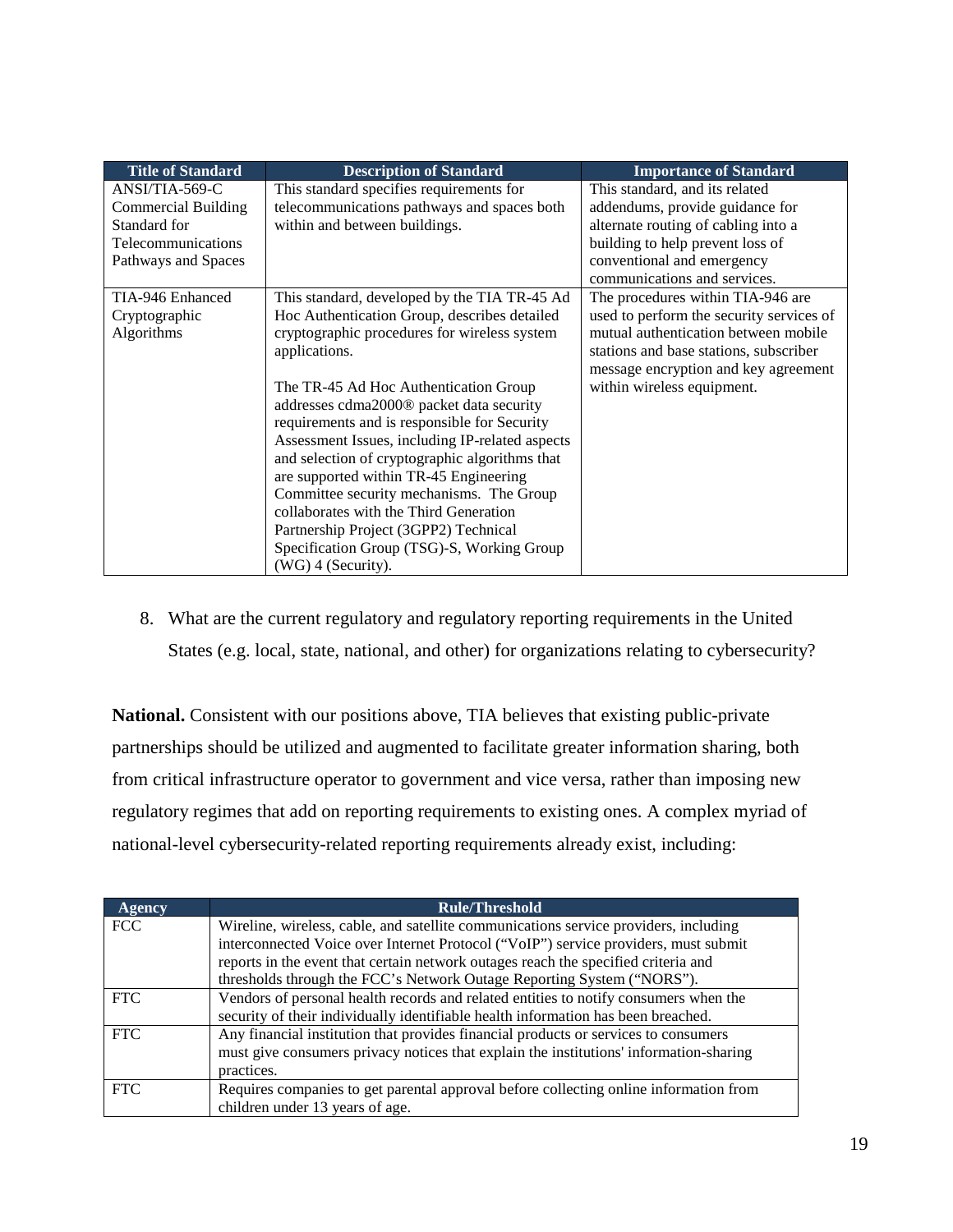| <b>Agency</b> | <b>Rule/Threshold</b>                                                                                       |
|---------------|-------------------------------------------------------------------------------------------------------------|
| <b>FERC</b>   | Electric utilities operating bulk power system assets must comply with eight North                          |
|               | American Electric Reliability Corporation ("NERC") Critical Infrastructure Protection<br>("CIP") standards. |
| <b>HHS</b>    | Following a breach of unsecured protected health information, Health Insurance                              |
|               | Portability and Accountability Act-covered entities must provide notification of the                        |
|               | breach to affected individuals, the HHS Secretary, and, in certain circumstances, to the                    |
|               | media. In addition, business associates must notify covered entities that a breach has                      |
|               | occurred.                                                                                                   |
| OMB/          | Federal agency Chief Information Officers ("CIOs"), Inspectors General, and the                             |
| <b>DHS</b>    | Senior Officials for Privacy must submit to DHS' Federal Network Resilience division                        |
|               | via CyberScope: (1) data feeds directly from security management tools; (2)                                 |
|               | government-wide benchmarking on security posture; and (3) agency-specific                                   |
|               | interviews.                                                                                                 |
| <b>SEC</b>    | Publicly traded United States companies must report information that is considered to                       |
|               | have a substantial likelihood that a reasonable investor would consider it important in                     |
|               | making an investment decision or if the information would significantly alter the total                     |
|               | mix of information made available. <sup>26</sup>                                                            |

9. What organizational critical assets are interdependent upon other critical physical and information infrastructures, including telecommunications, energy, financial services, water, and transportation sectors?

Cybersecurity's scope and prospective bearing on national security and the overall United Staets and international economy has persistently grown. Like other aspects of the economy, critical infrastructure in the United States, such as the electric grid, water supply, transportation, financial systems and emergency services have all profited from increased assimilation of ICT to make structures more effective, resilient and reliable. Because of these benefits, it has become very advantageous to overlay critical infrastructure assets with industrial control systems and advanced communications systems. For example, the continual upgrading of the electric grid has had and will remain to have sweeping benefits including: empowering the incorporation of discontinuous energy from solar and wind sources into the grid, increased ease in electric vehicle proliferation, increased distributed generation possibilities, and decreasing line loss, among a host of other benefits.<sup>[27](#page-19-1)</sup>

<span id="page-19-0"></span><sup>26</sup> *See* Basic Inc. v. Levinson, 485 U.S. 224 (1988); and TSC Industries, Inc. v. Northway, Inc., 426 U.S. 438 (1976).

<span id="page-19-1"></span><sup>27</sup> TIA, *Smart Grid Policy Roadmap* (Feb. 2011) *available at* [www.tiaonline.org/sites/default/files/pages/TIASmartGridPolicyRoadmap.pdf.](http://www.tiaonline.org/sites/default/files/pages/TIASmartGridPolicyRoadmap.pdf)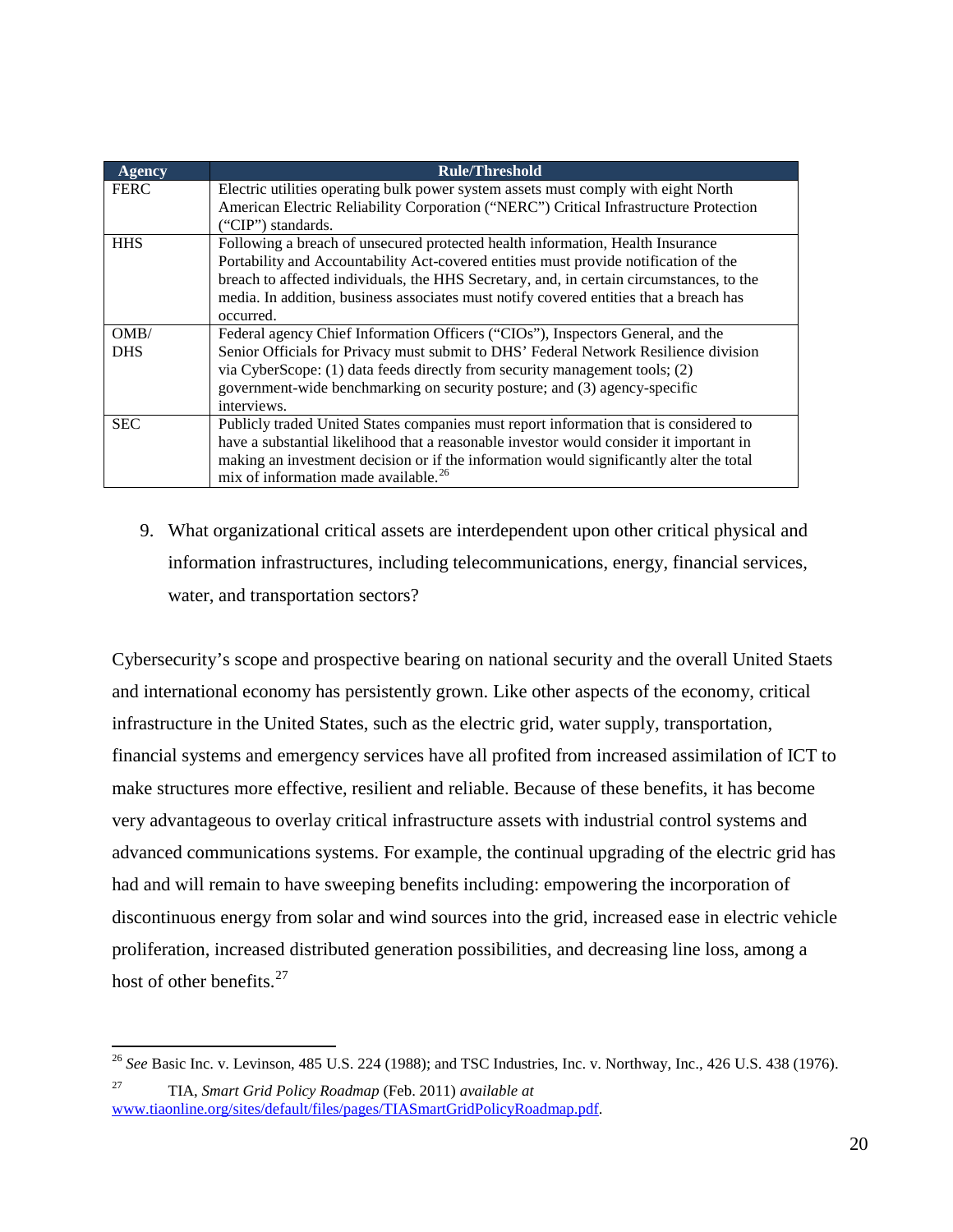While it is widely accepted that critical infrastructure will continue to be subject to an increasing number of attacks,<sup>[28](#page-20-0)</sup> TIA believes that both industry and policymakers widely recognize the necessity to protect ICT-enabled critical infrastructure and accompanying industrial control systems from cyber attacks. As networks shift towards IP, the overlay of organizational critical assets will continue to grow. We understand the pull that some policymakers may feel to silo their infrastructure as a result of increased cyber attack dangers. TIA believes that, enabled by successful efforts such as public-private partnerships, the use of voluntary and consensus-based standards, and other means to address threats noted above, this convergence can be a strength, and not a liability, to a secure and resilient infrastructure for each sector.

10. What performance goals do organizations adopt to ensure their ability to provide essential services while managing cybersecurity risk?

Discussed above in this submission are numerous efforts to ensure that organizations have the ability to provide essential services while managing cybersecurity risks. To what degree an organization's performance goals are used to ensure their ability to provide essential services while managing cybersecurity risk will be dependent upon the specific needs of their sector and organization. However, ICT manufacturers work with the gamut of organizations they supply to ensure that performance goals of that organization are reflected in the ICT they purchase. The flexibility to innovate and the use of voluntary, consensus-based standards are both key enablers of this capability.

11. If your organization is required to report to more than one regulatory body, what information does your organization report and what has been your organization's reporting experience?

<span id="page-20-0"></span><sup>&</sup>lt;sup>28</sup> For example, the Incident Response Summary Report from the Industrial Control Systems Cyber Emergency Response Team (ICS-CERT) reported a 400% increase in reported and identified incidents impacting organizations that own and operate control systems associated with critical infrastructure from 2010 to 2011. ICS-CERT, *ICS-CERT Incident Response Summary Report 2009-2011*, 2 (Jun 2012) available at [www.us-cert.gov/control\\_systems/pdf/ICS-](http://www.us-cert.gov/control_systems/pdf/ICS-CERT_Incident_Response_Summary_Report_09_11.pdf)[CERT\\_Incident\\_Response\\_Summary\\_Report\\_09\\_11.pdf.](http://www.us-cert.gov/control_systems/pdf/ICS-CERT_Incident_Response_Summary_Report_09_11.pdf)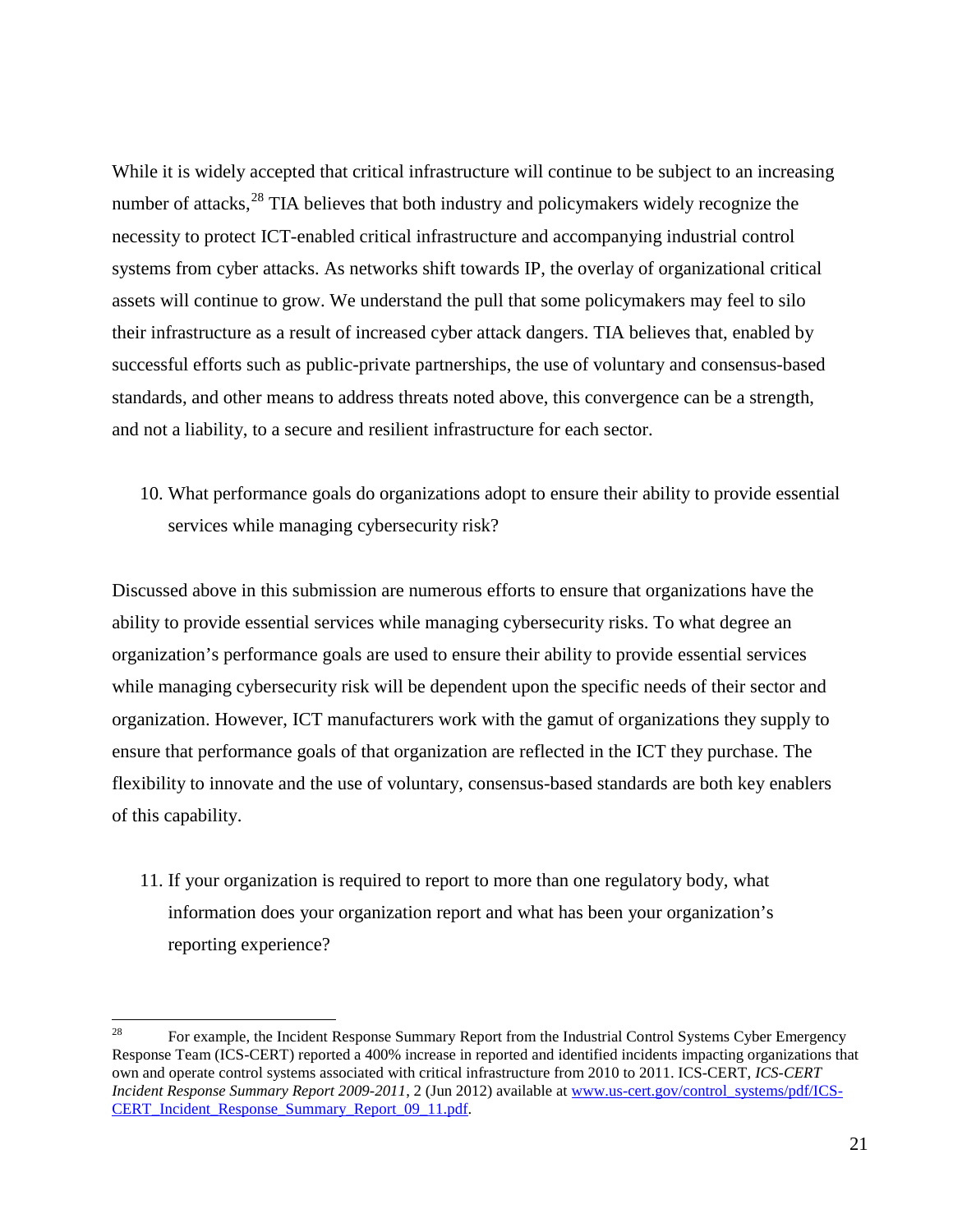ICT manufacturers are currently affected by a number of regulations as noted above, namely those of the Federal Communications Commission adopted to ensure the resiliency and reliability of communications networks which service providers must comply with.<sup>[29](#page-21-0)</sup> TIA members' products also comprise the provision of services across critical infrastructure uses, and our members work closely with their customer partners to ensure compliance with reporting obligations.

12. What role(s) do or should national/international standards and organizations that develop national/international standards play in critical infrastructure cybersecurity conformity assessment?

TIA believes that national/international standards and organizations that develop national/international standards should serve as a cornerstone in critical infrastructure cybersecurity conformity assessment. Standard developers and related organizations are already active in developing cybersecurity standards and conformity assessment, and should continue to play a key role. As we have described above in this response, several international standards cover cybersecurity conformity assessment across parts of the ICT landscape, such as SAFEcode, the Trusted Technology Forum, and the Common Criteria. Others are still being developed, such as the security assurance methodology for mobile networks now addressed by 3GPP Systems Aspects (SA) 3. These form part of the landscape of global standards and best practices that will continue to evolve in the future. Consequently the Framework should neither stifle innovation nor constrain such industry-driven evolution by any prescriptive regulation on conformity assessments. [30](#page-21-1)

13. What additional approaches already exist?

<span id="page-21-0"></span><sup>29</sup> *See* 47 C.F.R. Part 4.

<span id="page-21-1"></span><sup>&</sup>lt;sup>30</sup> Unfortunately, there are other parts of the globe where "foreign" input is disregarded, and the standardization system is effectively used as a way to give preference to parties physically located within a country. We believe that the United States government is in alignment with other standardization stakeholders that such policies stifle innovation and investment.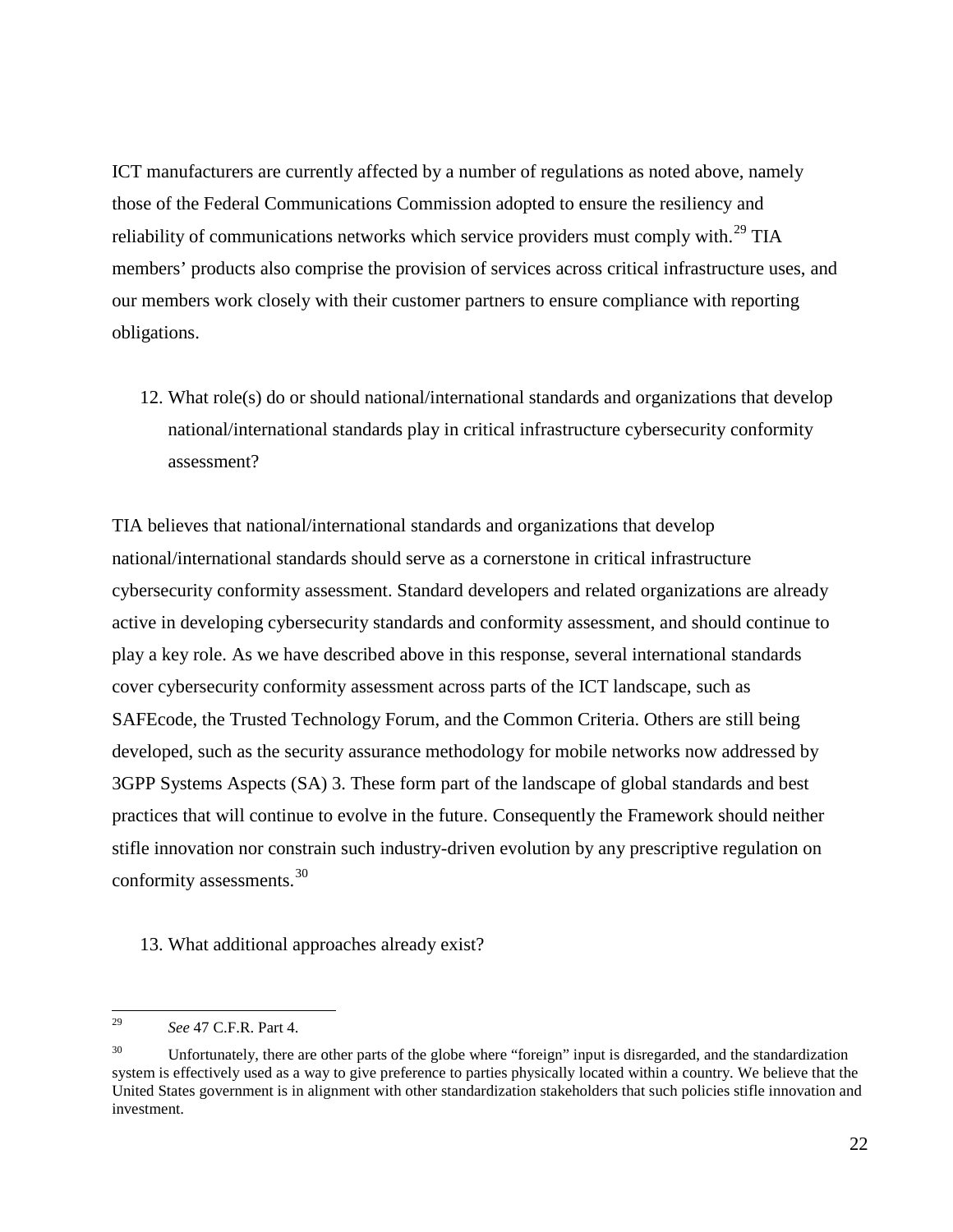TIA believes that end-user education is also a crucial aspect to improving cyber threat ecosystem response capabilities, as many cyber vulnerabilities are already known and related attacks are relatively easily preventable. Numerous efforts exist across sectors to inform end users of proper steps to take to ensure that proper cyber "hygiene" is impressed. We support the CSRIC-based recommendation that network operators and service providers educate the customers on important steps that should be taken, from the use of adequate passwords to encryption of data.<sup>[31](#page-22-0)</sup>

14. Which of these approaches apply across sectors?

Generally, standards and best practices are used heavily within the global ICT community as detailed above. As we also noted above, the ICT manufacturer community enables other sectors to successfully and securely communicate, and for this reason believe these trends to be present in most other if not all other individual sectors.

15. Which organizations use these approaches?

We believe that the vast majority, if not all, critical infrastructure owners and operators utilize public-private partnerships, standards, and best practices to address cyber risks. Across sectors, the owners and operators of critical infrastructure have the primary responsibility for the security of their networks and systems. We believe critical infrastructure owners and operators are motivated in addressing increasing and evolving cyber threats due to numerous factors, namely market pressures.

16. What, if any, are the limitations of using such approaches?

Significant investments in security from both operators and ICT vendors, strong network management, implementation of best practices and techniques, and voluntary coordination are all essential components of the current ecosystem that has protected critical infrastructure from

<span id="page-22-0"></span><sup>31</sup> *See* CSRIC Working Group 2A Report.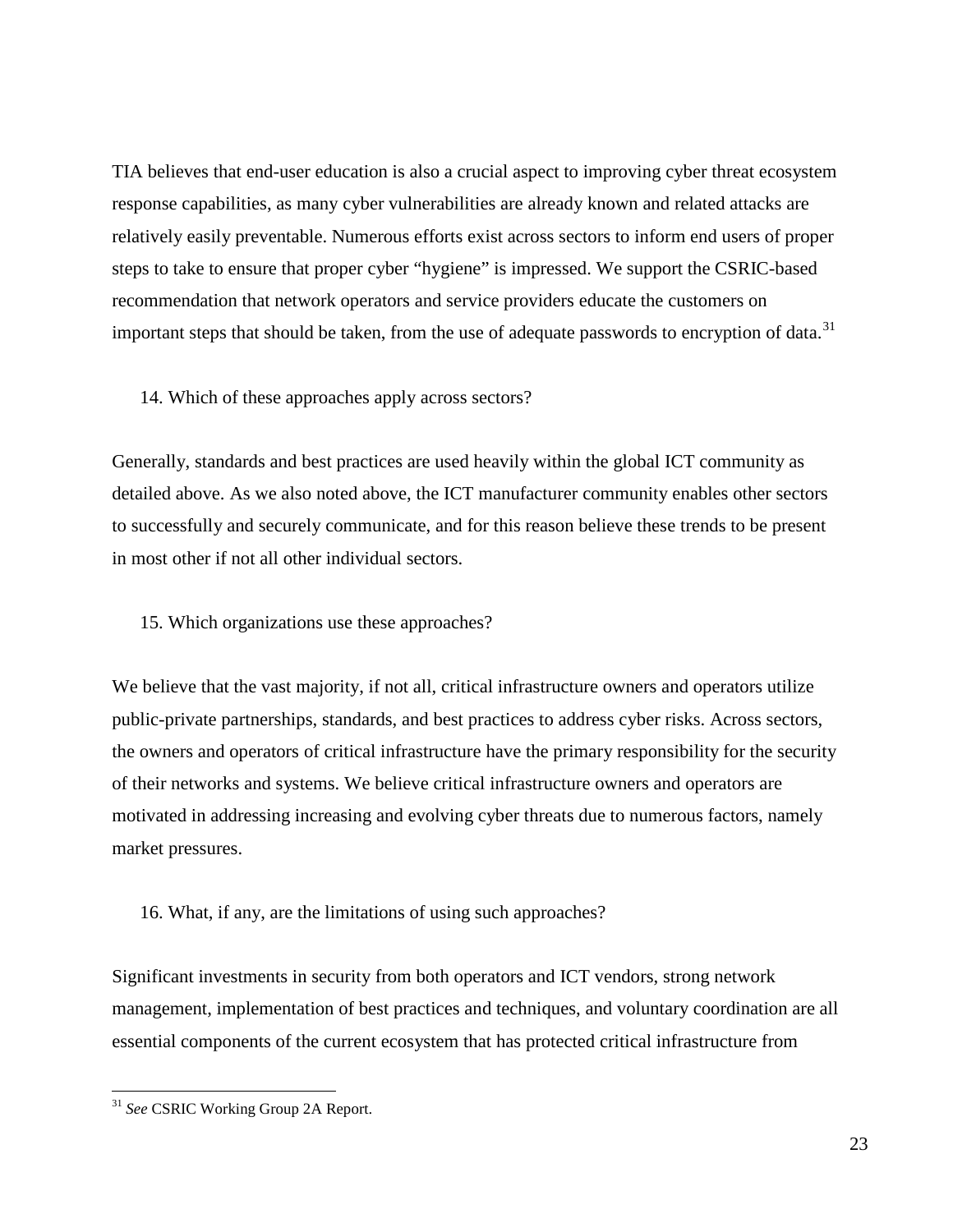significant attacks. These components should continue to provide the foundation for critical infrastructure policy moving forward. In contrast, a mandatory regulatory regime for critical infrastructure would not serve the nation's cybersecurity needs well, and is much more difficult, generally, to alter and update as necessary in comparison. Consistent with our discussion above, we believe that while no system is perfect, the benefits of a system that uses voluntary coordination and heavily uses industry-developed consensus-based standards heavily outweigh those of a mandatory regulatory regime. This stated, we appreciate that the Framework will apply to owners and operators of critical infrastructure who voluntarily participate and other entities that may voluntarily participate.

#### 17. What, if any, modifications could make these approaches more useful?

We caution NIST and policymakers generally that imposing rigid requirements in the Framework – requirements that by their nature will be unable to keep up with rapidly evolving technologies and threats – would require industry to focus on obsolete security requirements rather than facing the actual threat at hand, effectively making systems less secure. Instead, the key to improving the cybersecurity of critical infrastructure is to strengthen the broader cyber ecosystem that enables rapid information sharing, enhances public private partnerships, and provides sufficient investment to address current and emerging threats. We believe that the Framework should promote these benefits. Enabling ease in information sharing and maintaining the ability of owners and operators of critical infrastructure and their suppliers to innovate and make flexible decisions consistent with the above discussion should be a priority for the Framework that could help modify current approaches taken in this area.

#### 18. How do these approaches take into account sector-specific needs?

As described above, each standard and best practice is not necessarily relevant for each area, sector, node, etc. of the communications industry. Because they are not mandated, network operators are allowed the flexibility to employ the best equipment and systems that meets their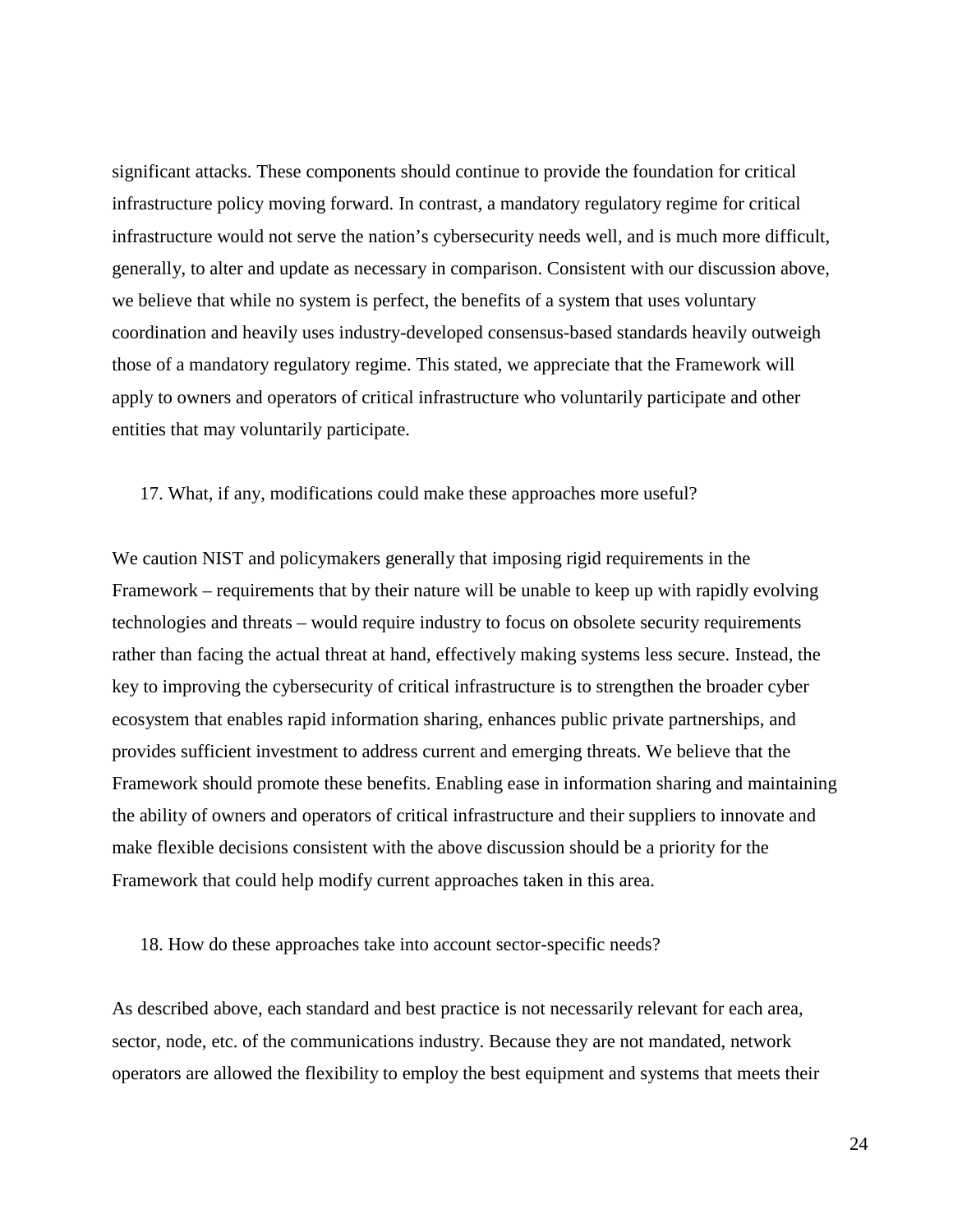specific challenges to cybersecurity and supply chain integrity. In this way the current approach allows for sector-specific needs to be accounted for.

19. When using an existing framework, should there be a related sector-specific standards development process or voluntary program?

NIST should keep in mind that there will be varying levels of preparedness and involvement across sectors, and that great care should be taken to avoid overgeneralized processes or standards across sectors. From the perspective of the communications industry, TIA does not believe that new standard development efforts or additional voluntary programs are need past existing efforts prior to the EO, and what NIST, DHS, and other agencies are effecting under the EO. Where a gap is identified in the process to develop the Framework, we believe that NIST should defer to voluntary and consensus-based processes already in existence in all instances possible.

20. What can the role of sector-specific agencies and related sector coordinating councils be in developing and promoting the use of these approaches?

Regarding public-private partnerships, we believe that these agencies are crucial partners in the successful public-private partnership efforts described above. In addition, the SCCs that include Federal agency interests should serve as hubs of information sharing – among members and between SCCs – to enable the use of effective approaches.

21. What other outreach efforts would be helpful?

TIA believes that it is critical that NIST and other USG representatives interact with and participate in the industry-led effort to develop voluntary, consensus-based standards, and encourages such engagement as soon as possible, as widely as possible. Aside from the benefits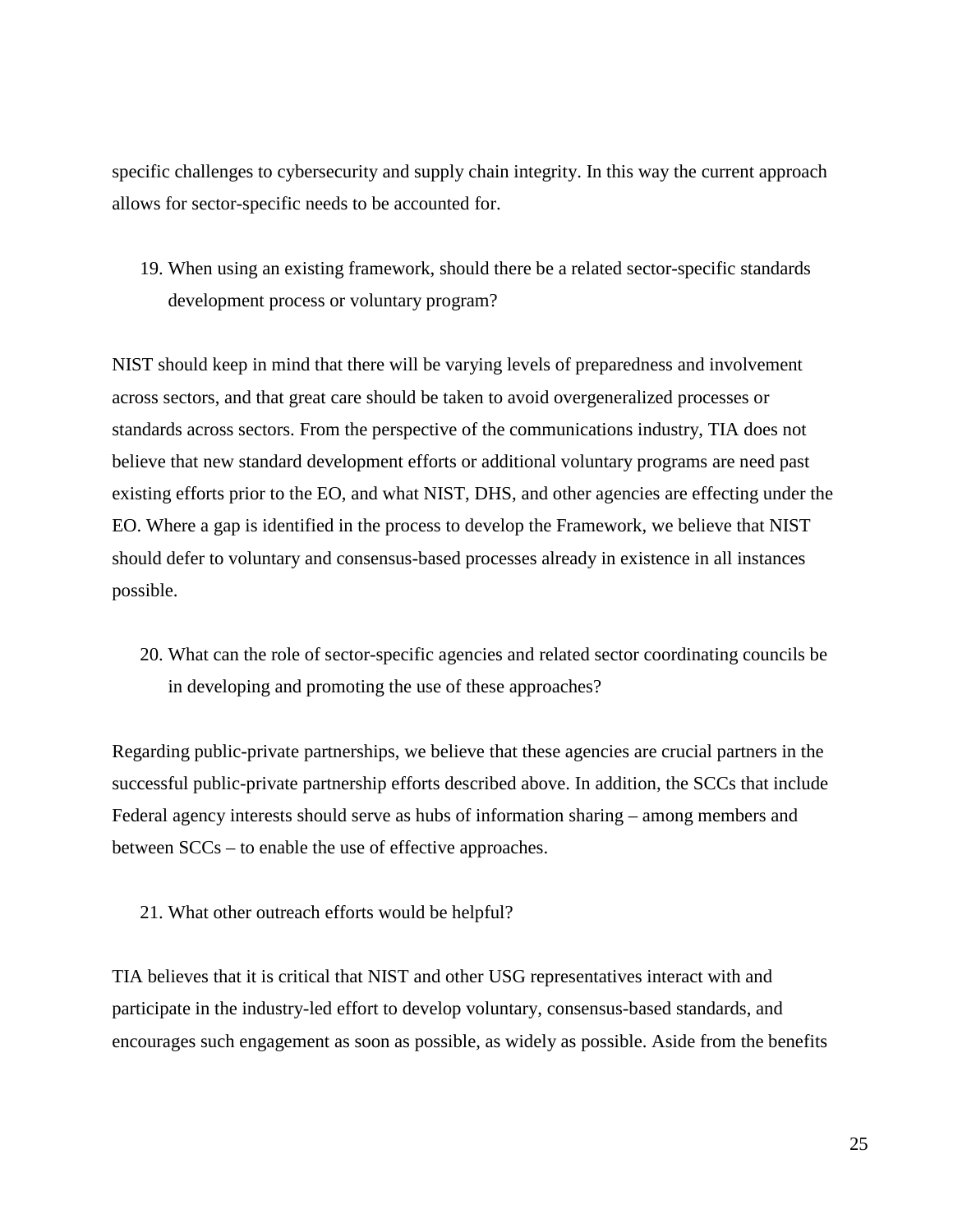of engagement in an ANSI-accredited standardization process such as  $TIA's$ ,  $32$  engagement by the United States government (and NIST in particular) in the standards process will bolster the integrity of resulting standards, and effect increased adoption. This benefits all stakeholders involved in the standard development process, and TIA believes that NIST will find that realizing each of its goals for the Framework will be more easily attained through engagement in such a standards development process.

Specific Industry Practices

1. Are these practices widely used throughout critical infrastructure and industry?

The standards and best practices discussed above have been very widely adopted throughout the communications sector. For example, approximately 70% of standardized data center deployments utilize TIA's TIA-942.

2. How do these practices relate to existing international standards and practices?

The communications sector has been working on issues related to cybersecurity and supply chain integrity for longer than many other sectors. As a result, existing international standards and best practices are widespread amongst the ICT community; however if the circumstances warrant, decisions may be made to address unique supply chain and/or cybersecurity factors, illustrating the need for flexibility.

<span id="page-25-0"></span> $32$  Such benefits include, but are not limited to: consensus must be reached by representatives from materially affected and interested parties, standards are required to undergo public reviews when any member of the public may submit comments, comments from the consensus body and public review commenters must be responded to in good faith, and an appeals process is required. *See* ANSI, *ANSI Essential Requirements: Due process requirements for American National Standards* (Jan. 2010), *available at* 

[http://publicaa.ansi.org/sites/apdl/Documents/Standards%20Activities/American%20National%20Standards/Procedures,](http://publicaa.ansi.org/sites/apdl/Documents/Standards%20Activities/American%20National%20Standards/Procedures,%20Guides,%20and%20Forms/2010%20ANSI%20Essential%20Requirements%20and%20Related/2010%20ANSI%20Essential%20Requirements.pdf) [%20Guides,%20and%20Forms/2010%20ANSI%20Essential%20Requirements%20and%20Related/2010%20ANSI%20](http://publicaa.ansi.org/sites/apdl/Documents/Standards%20Activities/American%20National%20Standards/Procedures,%20Guides,%20and%20Forms/2010%20ANSI%20Essential%20Requirements%20and%20Related/2010%20ANSI%20Essential%20Requirements.pdf) [Essential%20Requirements.pdf.](http://publicaa.ansi.org/sites/apdl/Documents/Standards%20Activities/American%20National%20Standards/Procedures,%20Guides,%20and%20Forms/2010%20ANSI%20Essential%20Requirements%20and%20Related/2010%20ANSI%20Essential%20Requirements.pdf)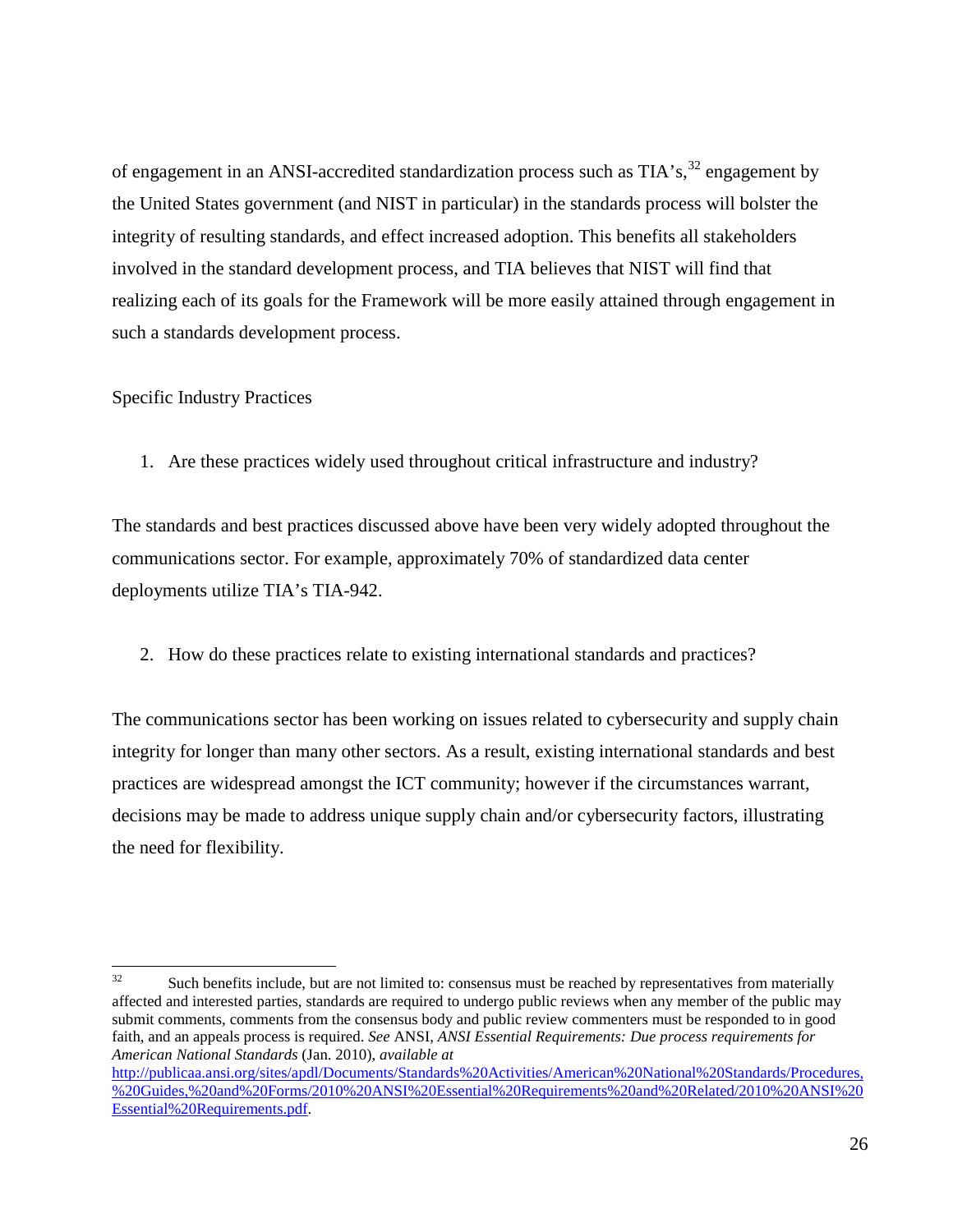3. Which of these practices do commenters see as being the most critical for the secure operation of critical infrastructure?

TIA members have found that several key efforts (described in more detail above), particularly the work in developing the Common Criteria and the work of the OTTF, should be considered some of the most critical efforts for secure operation of critical infrastructure.

4. Are some of these practices not applicable for business or mission needs within particular sectors?

Certainly, not all of the practices noted above will apply across sectors, but many in fact do. In evaluating specific sectors, we urge for NIST to seek consensus from those stakeholders as to what can be applicable to them. NIST's approach should be based on available best practices and standards that allow for a self-regulated model where parties with the most direct and relevant knowledge of the process can evaluate current practices and provide recommendations on how to minimize risk. The Framework's consistency with existing commercial best practices will encourage the broadest availability of products and services.

5. Which of these practices pose the most significant implementation challenge?

We believe that it is most appropriate for individual organizations to answer this question specific to their own practices.

6. How are standards or guidelines utilized by organizations in the implementation of these practices?

As noted above the standards and guidelines that have been developed by and for the ICT industry are used by organizations to address threats based on specific needs. We emphasize that a flexible and voluntary framework will allow for tailored and specific uses that reflect unique needs and threats.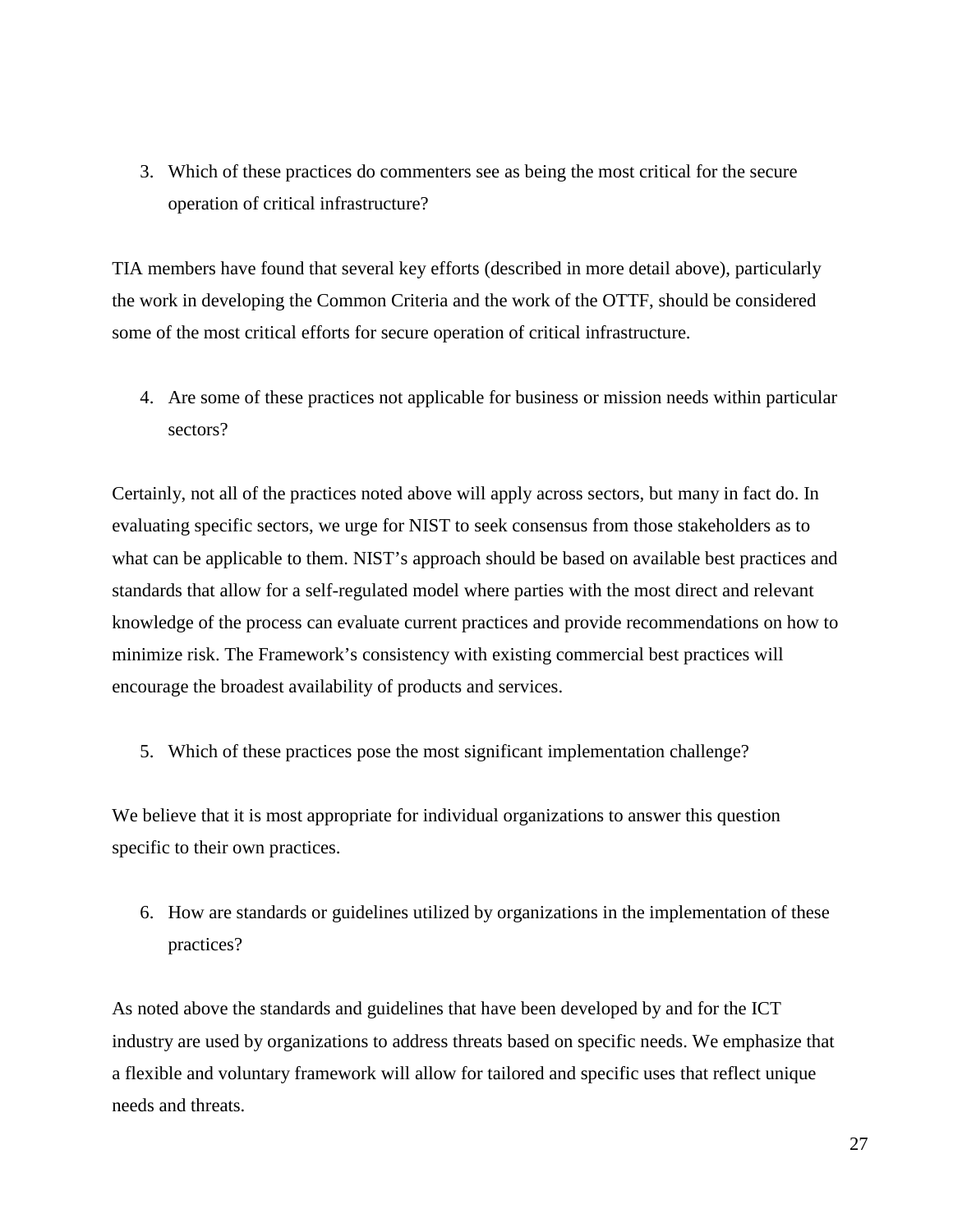7. Do organizations have a methodology in place for the proper allocation of business resources to invest in, create, and maintain IT standards?

ICT manufacturers and vendors generally have methodologies in place for the proper allocation of business resources to invest in, create, and maintain IT standards. As detailed above, the ICT standard development and best practice aggregation process is generally robust and global in nature.

8. Do organizations have a formal escalation process to address cybersecurity risks that suddenly increase in severity?

ICT manufacturers and vendors implement steps to formally escalate growing cybersecurity risks through the US-CERT and other information sharing mechanisms that exist through publicprivate partnerships. The fluidity of the standards process can also allow for some emerging cybersecurity and supply chain issues to be addressed in an efficient and prevalent way.

9. What risks to privacy and civil liberties do commenters perceive in the application of these practices?

TIA is supportive of to refine approaches to cybersecurity that incorporate any legitimate concerns regarding privacy or civil liberties.

10. What are the international implications of this framework on your global business or in policymaking in other countries?

The NIST Framework will have a profound impact worldwide. It will impact every business with international presences and/or dealings – including many ICT manufacturers –along with policy decisions made by other countries. The cost implications for implementing the Framework, and the ensuing potential economic impact on the costs of delivering goods and services, remain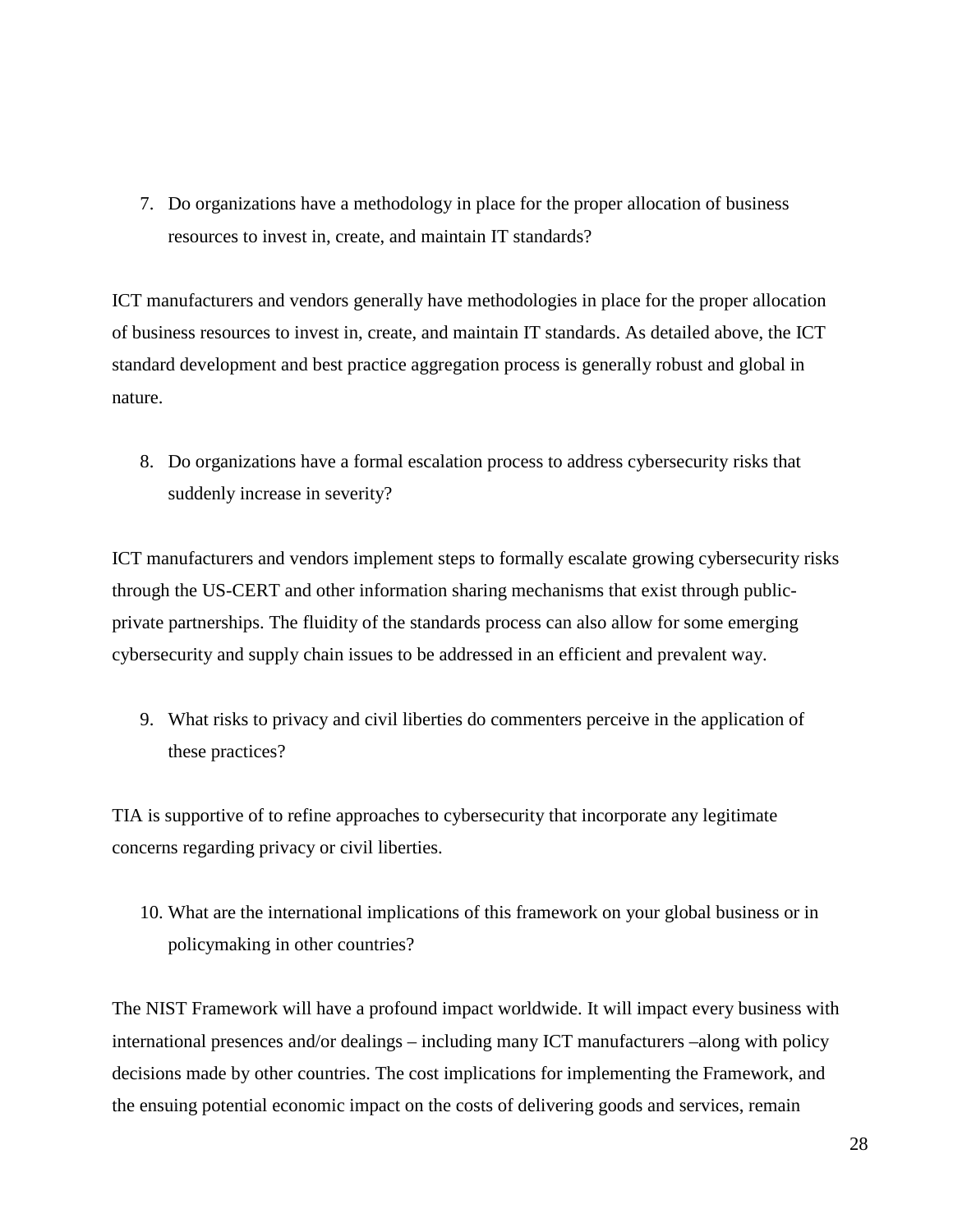uncertain. Also uncertain are the degree to which adherence to the Framework will mesh with cybersecurity/critical infrastructure mandates that may be put in place in other countries.

For businesses, the approval and application of the Framework by owners and operators of critical infrastructure likely will extend to all aspects of a company's ecosystem, including outsourced service providers and companies within the supply chain. As we have described above, ICT products are frequently designed and manufactured in different places using globally-sourced components, making it problematic to categorize products as "U.S." or "non-U.S." products. Apart from the difficulty in determining whether a product is "U.S." or "non-U.S.," ICT companies undertake diverse aspects of their processes in multiple countries. We urge NIST to ensure that the Framework reflects that ICT companies need to continue to use a disseminated approach to their technology development and manufacturing. Any approach must involve international cooperation and substantial engagement with the private sector and should not include language that might put the government in a position to determine the future design and development of technology.

For governments, the U.S. must work with other governments to establish international security standards in order to prevent hamstringing industry with U.S.-only standards. TIA is concerned with the impact on global competiveness as well as technology innovation and development of having the U.S. government set specific technical standards. NIST should not enact cybersecurity policies that would restrict trade in telecommunications equipment imported to, or exported from, other countries that are part of the global trading system. Other countries cite similar concerns regarding foreign ICT equipment and are currently considering trade restrictive measures. TIA recommends that the U.S. government exercise extreme caution in how it approaches this issue since U.S. policy will effectively serve as a global standard. If the U.S. develops unique approaches that restrict trade unnecessarily, U.S. global economic competitiveness could be severely affected by other export markets adopting similar restrictive policies.

11. How should any risks to privacy and civil liberties be managed?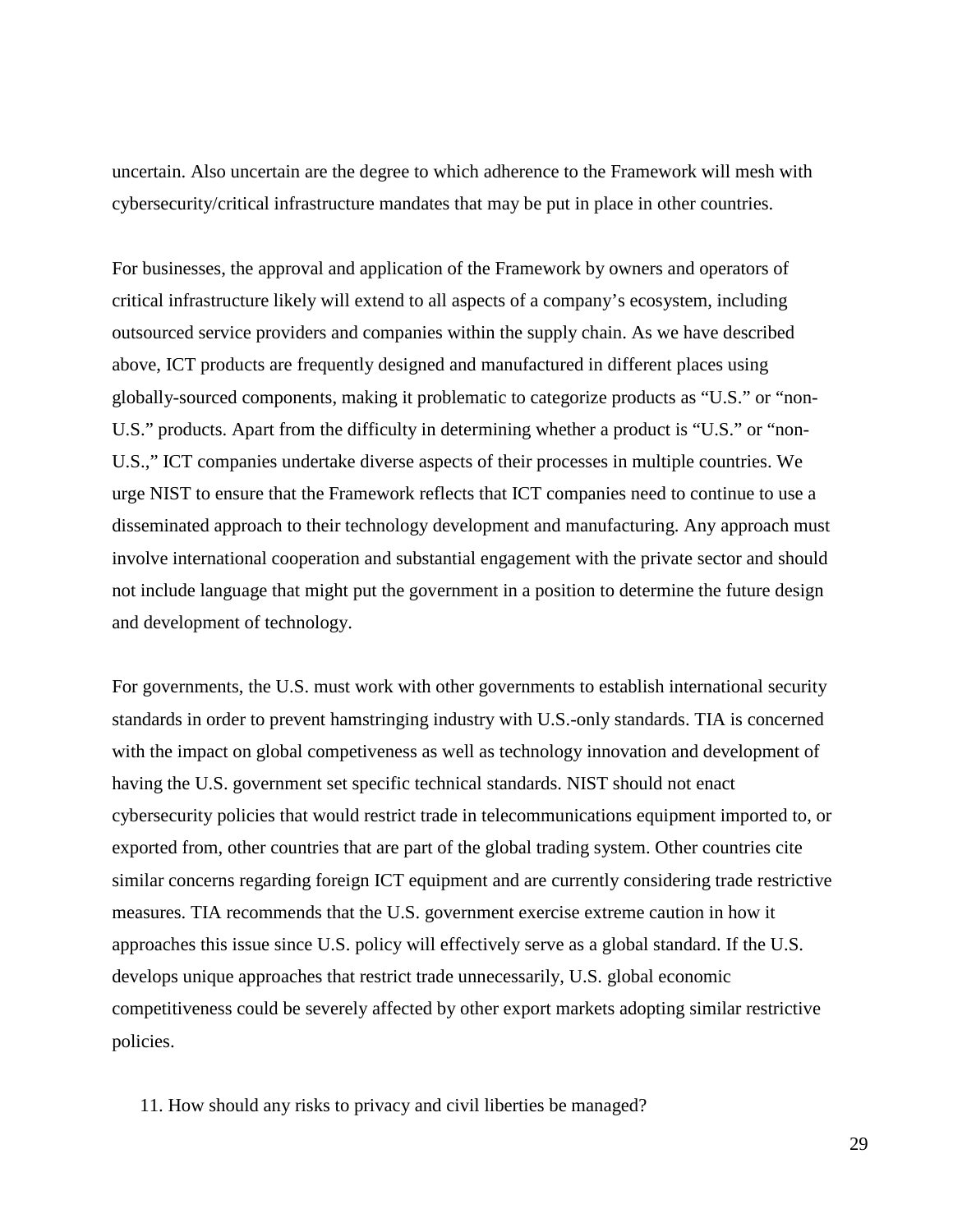TIA is supportive of to refine approaches to cybersecurity that incorporate any legitimate concerns regarding privacy or civil liberties.

12. In addition to the practices noted above, are there other core practices that should be considered for inclusion in the framework?

TIA believes that end-user education is also a crucial aspect to improving cyber threat ecosystem response capabilities. We believe that the Framework should incorporate this aspect of cybersecurity and incorporate the CSRIC-based recommendation that network operators and service providers educate the customers on important steps that should be taken, from the use of adequate passwords to encryption of data.<sup>[33](#page-29-0)</sup>

### **III. Conclusion**

TIA congratulates NIST on its work and progress on the Framework, and the opportunity for comment in this matter. We urge the consideration of the above views on the part of the ICT manufacturer, supplier, and vendor community, and we look forward to future engagement with NIST and other Federal agencies as information system policies are formulated and implemented pursuant to the Executive Order.

Respectfully submitted,

### **TELECOMMUNICATIONS INDUSTRY ASSOCIATION**

By:*/s/ Danielle Coffey\_\_*

Danielle Coffey Vice President & General Counsel, Government Affairs

Dileep Srihari

<span id="page-29-0"></span><sup>33</sup> *See* CSRIC Working Group 2A Report.